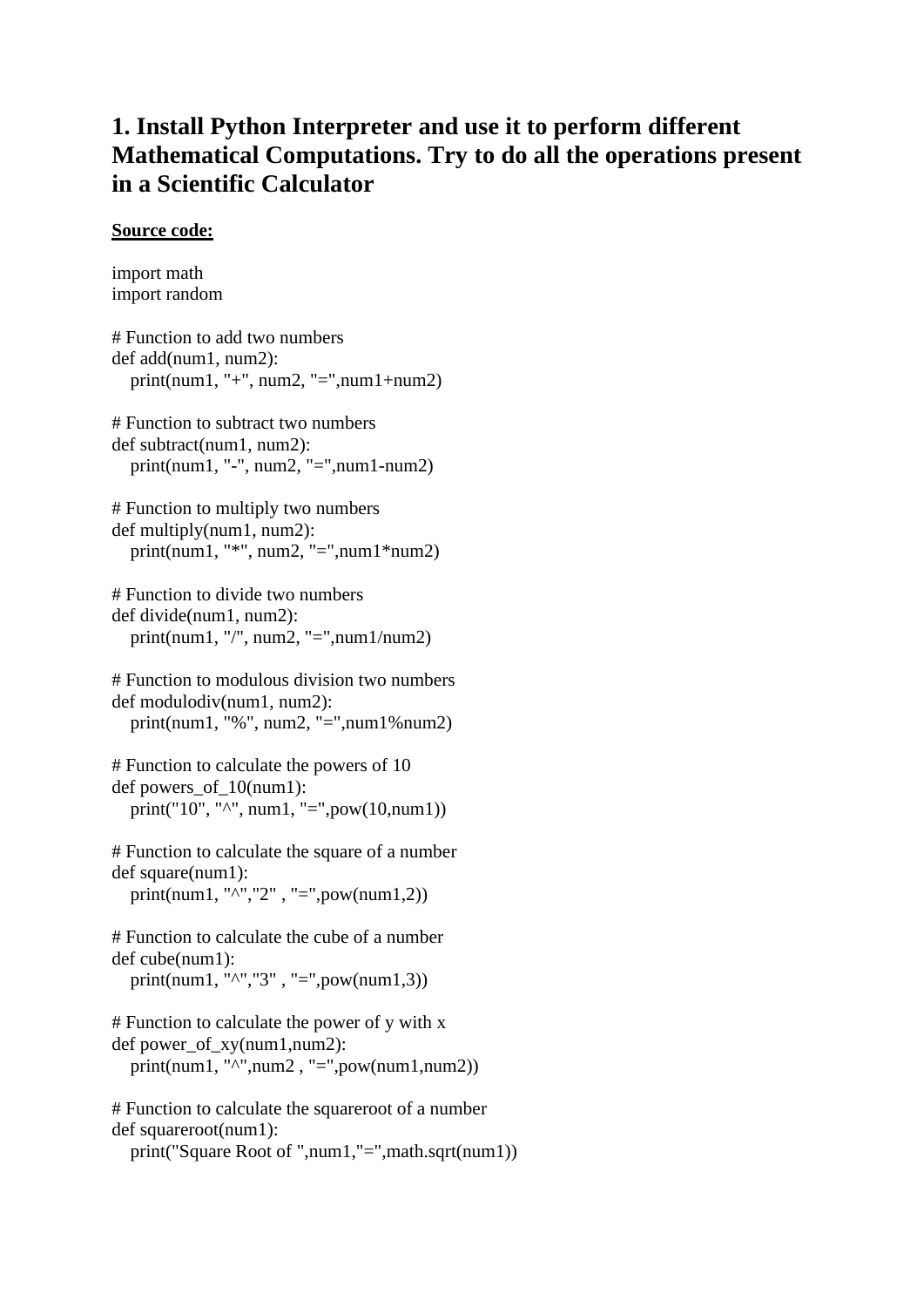| # Function to calculate the Cuberoot of a number<br>def cuberoot(num1):<br>print("Cube Root of ",num1,"=",pow(num1, $(1/3)$ ))                                   |
|------------------------------------------------------------------------------------------------------------------------------------------------------------------|
| $#$ Function to calculate the sine $(x)$ in degrees<br>$def \nsinx(num1):$<br>$print("Sine", num1," \nDegrees) =", math.sin(math. radians(num1)))$               |
| # Function to calculate the cosine of a number<br>def cosx(num1):<br>$print("Cosine", num1," Degrees) =", math.co(s, math.radians(num1)))$                       |
| # Function to calculate the tan of a number<br>def tanx(num1):<br>$print("Tan("num1," Degrees) =", math.tan(math.radians(num1)))$                                |
| # Function to calculate the natural logarithm (Ln) of a number<br>$def natural_log(num1)$ :<br>print("The natural logarithm $(Ln)$ of ",num1,"=",math.log(num1)) |
| # Function to calculate the Logarithm of base 10 of a number<br>def log(num1):<br>print("The Logarithm of base 10 of ",num1,"=",math.log10(num1))                |
| # Function to calculate the Factorial of a number<br>def factorial(num1):<br>print("The Factorial of ",num1,"=",math.factorial(num1))                            |
| # Function to calculate the Roundoff of a number<br>def roundoff(num1):<br>print("The Roundoff of ",num1,"=",round(num1,2))                                      |
| # Function to calculate the Floor of a number<br>def floor(num1):<br>print("The Floor of ",num1,"=",math.floor(num1))                                            |
| # Function to calculate the Ceil of a number<br>def ceil(num1):<br>print("The Ceil of ",num1,"=",math.ceil(num1))                                                |
| # Function to calculate the Absolute of a number<br>def absolute(num1):<br>print("The Absolute of ",num1,"=",abs(num1))                                          |
| # Function to calculate the value of PI<br>def PI_value():<br>print("The value of $PI =$ ", math.pi)                                                             |
| # Function to calculate the Inverse of a number<br>def inverse(num1):                                                                                            |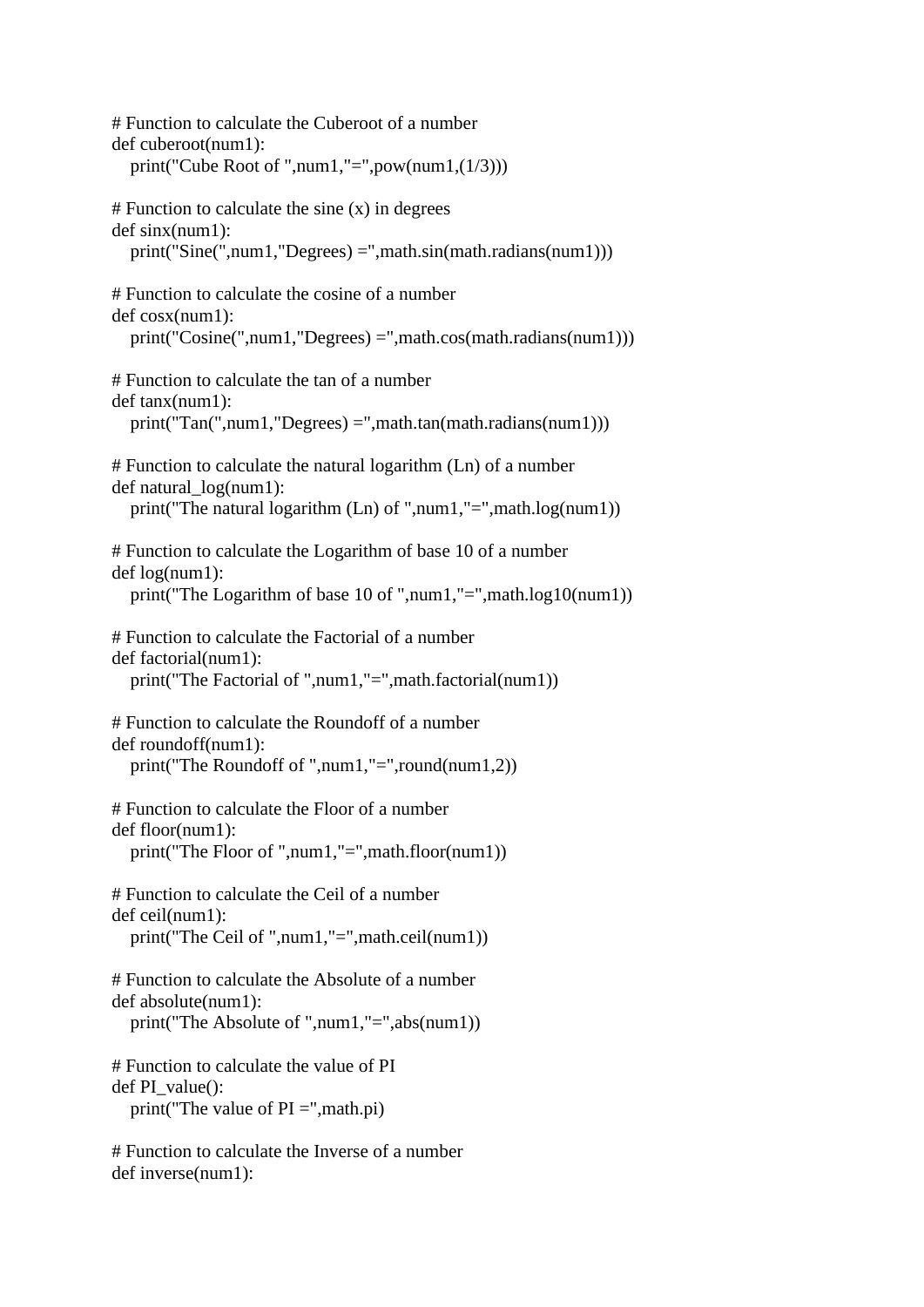```
 print("The Inverse of ",num1,"=",(1/num1))
# Function to generate a Random number 
def random(num1,num2):
   import random
  randomlist = randomsample(range(num1, num2), 10) print("The Generated 10 Random numbers between",num1,"and ",num2,"are 
=",randomlist)
# Function to calculate the e^{\Lambda}x of a number
def e_x(num1):
   print("The e^x of ",num1,"=",math.exp(num1))
# Fuction Calls
add(5,6)subtract(10,5)multiply(3,12)divide(2,20)
modulodiv(9,34)
modulodiv(5,12)powers_of10(5)square(12)cube(6)\sin x(3)cosx(5)tanx(7)natural_log(2)
log(3)factorial(5)
roundoff(8)
floor(4)ceil(7)
absolute(9)
PI_value()
inverse(12)
random(5,15)e_{X}(7)Output:
5 + 6 = 1110 - 5 = 53 * 12 = 362 / 20 = 0.19\% 34 = 9
5 \% 12 = 510 \land 5 = 10000012 \land 2 = 1446^{\text{A}}3 = 216
```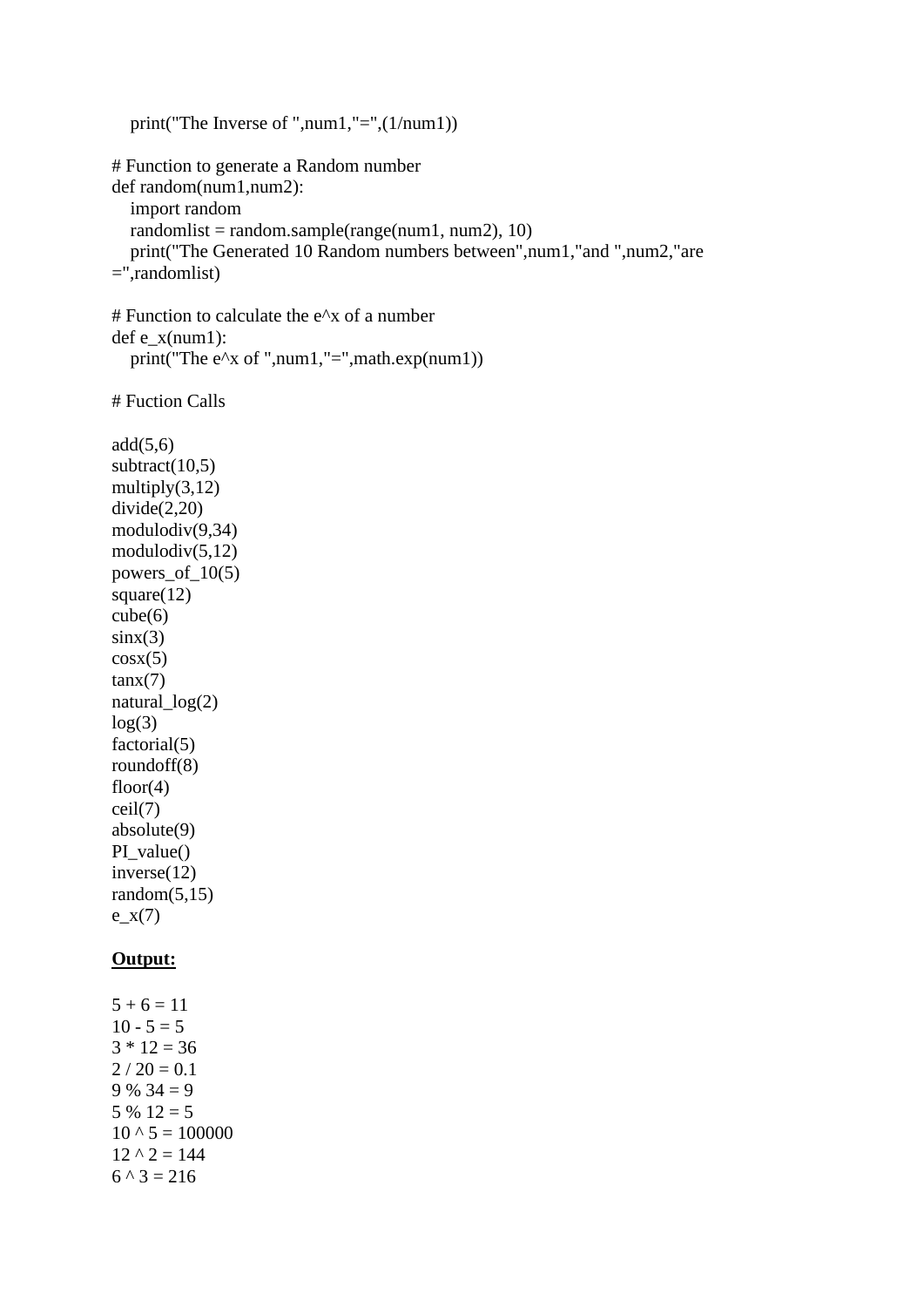Sine( $3$  Degrees) = 0.052335956242943835 Cosine( 5 Degrees) =  $0.9961946980917455$  $Tan( 7 Degrees) = 0.1227845609029046$ The natural logarithm (Ln) of  $2 = 0.6931471805599453$ The Logarithm of base 10 of  $3 = 0.47712125471966244$ The Factorial of  $5 = 120$ The Roundoff of  $8 = 8$ The Floor of  $4 = 4$ The Ceil of  $7 = 7$ The Absolute of  $9 = 9$ The value of  $PI = 3.141592653589793$ The Inverse of 12 = 0.08333333333333333 The Generated 10 Random numbers between 5 and 15 are = [13, 14, 10, 6, 8, 5, 12, 7, 9, 11] The e<sup> $\lambda$ </sup>x of 7 = 1096.6331584284585

# **2. Write a function that draws a grid like the following:**



## **Source code:**

def grid(row, col):  $x = ('+---' * col + '+')$  $y = (\ln' + \ln' + \cosh(1))$ return  $((x + 4*y) + \n\frac{n}{*row} + x)$  $print(grid(2,2))$ 

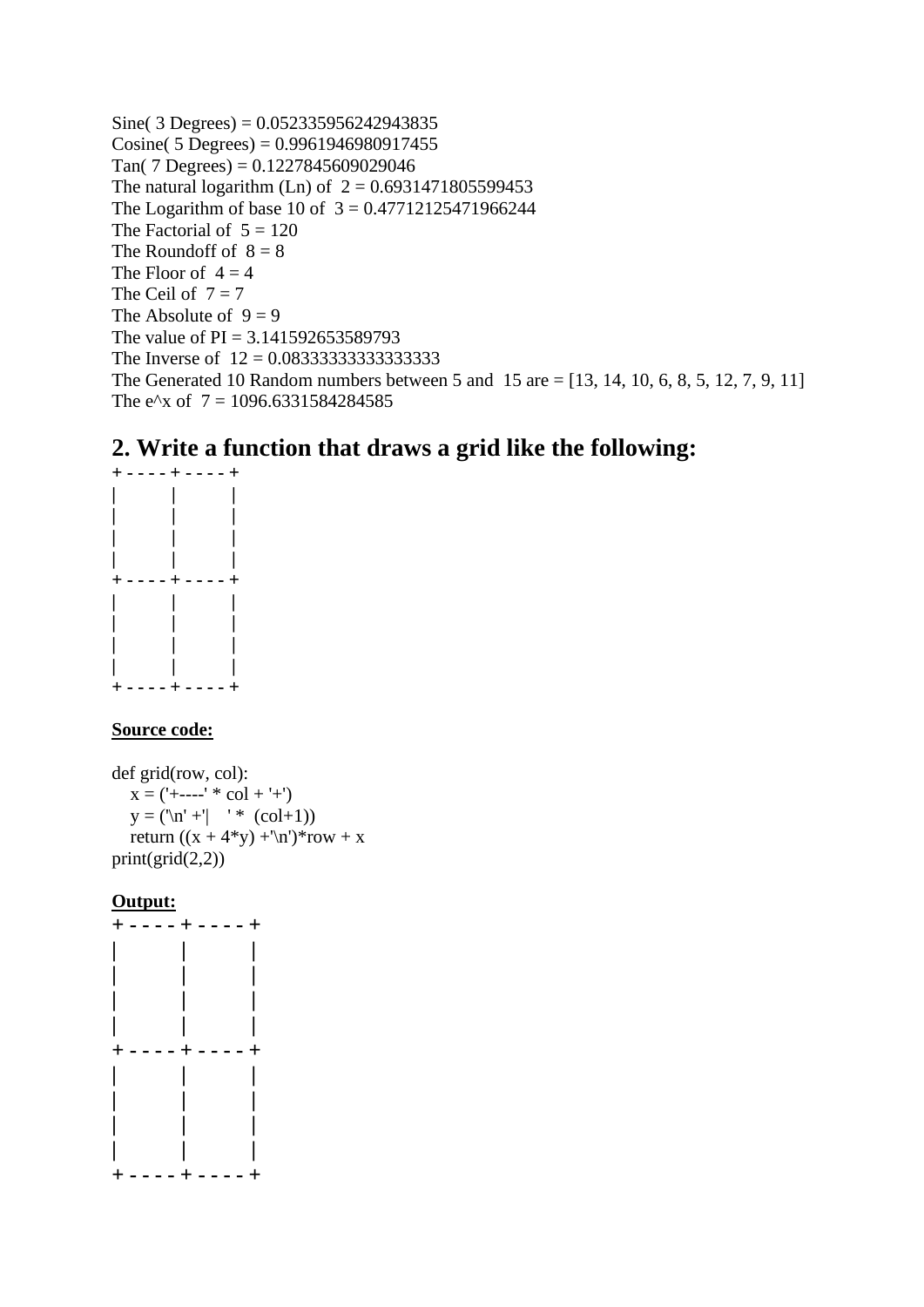# **3. Write a function that draws a Pyramid with # symbols Up to 15 hashes at the bottom**

$$
\begin{array}{r} \hline \texttt{#} \\ \texttt{#} \\ \texttt{#} \\ \texttt{#} \\ \texttt{#} \\ \texttt{#} \\ \texttt{#} \\ \texttt{#} \\ \texttt{#} \\ \texttt{#} \\ \texttt{#} \\ \texttt{#} \\ \texttt{#} \\ \texttt{#} \\ \texttt{#} \\ \texttt{#} \\ \texttt{#} \\ \texttt{#} \\ \texttt{#} \\ \texttt{#} \\ \texttt{#} \\ \texttt{#} \\ \texttt{#} \\ \texttt{#} \\ \texttt{#} \\ \texttt{#} \\ \texttt{#} \\ \texttt{#} \\ \texttt{#} \\ \texttt{#} \\ \texttt{#} \\ \texttt{#} \\ \texttt{#} \\ \texttt{#} \\ \texttt{#} \\ \texttt{#} \\ \texttt{#} \\ \texttt{#} \\ \texttt{#} \\ \texttt{#} \\ \texttt{#} \\ \texttt{#} \\ \texttt{#} \\ \texttt{#} \\ \texttt{#} \\ \texttt{#} \\ \texttt{#} \\ \texttt{#} \\ \texttt{#} \\ \texttt{#} \\ \texttt{#} \\ \texttt{#} \\ \texttt{#} \\ \texttt{#} \\ \texttt{#} \\ \texttt{#} \\ \texttt{#} \\ \texttt{#} \\ \texttt{#} \\ \texttt{#} \\ \texttt{#} \\ \texttt{#} \\ \texttt{#} \\ \texttt{#} \\ \texttt{#} \\ \texttt{#} \\ \texttt{#} \\ \texttt{#} \\ \texttt{#} \\ \texttt{#} \\ \texttt{#} \\ \texttt{#} \\ \texttt{#} \\ \texttt{#} \\ \texttt{#} \\ \texttt{#} \\ \texttt{#} \\ \texttt{#} \\ \texttt{#} \\ \texttt{#} \\ \texttt{#} \\ \texttt{#} \\ \texttt{#} \\ \texttt{#} \\ \texttt{#} \\ \texttt{#} \\ \texttt{#} \\ \texttt{#} \\ \texttt{#} \\ \texttt{#} \\ \texttt{#} \\ \texttt{#} \\ \texttt{#} \\ \texttt{#} \\ \texttt{#} \\ \texttt{#} \\ \texttt{#} \\ \texttt{#} \\ \texttt{#} \\ \texttt{#} \\ \texttt{#} \\ \texttt{#} \\ \texttt{#} \\ \texttt{#} \\ \texttt{#} \\ \texttt{#} \\ \texttt{#} \\ \
$$

## **Source code:**

def pyramid(h): for i in range(h): print(" " \*  $(h-i - 1) +$  "#" \*  $(2 * i + 1)$ ) pyramid(8)

## **Output:**

$$
^{\;+} \\
$$

# **4. Using turtles concept draw a wheel of your choice**

## **Source code:**

```
import turtle as t
t.circle(100)
t.lt(90)
t.fd(100)
for i in range(12):
   t.fd(100)
   t.bk(100)
   t.lt(30)
```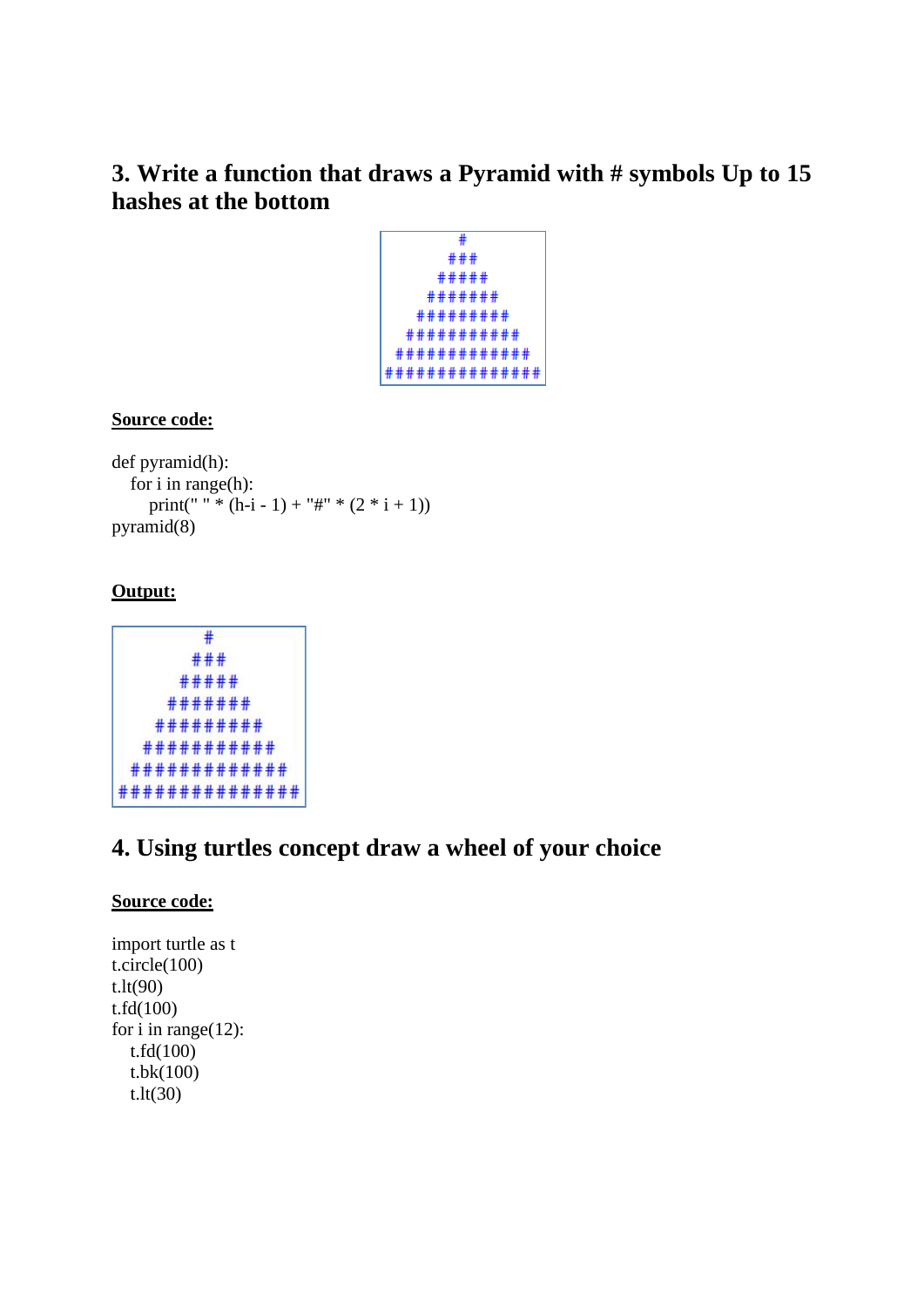

# **5. Write a program that draws Archimedean Spiral**

## **Source Code:**

import turtle as t for i in range $(100)$ : t.circle(i,20)

## **Output:**



**6. The letters of the alphabet can be constructed from a moderate number of basic elements, like vertical and horizontal lines and a few curves. Design an alphabet that can be drawn with a minimal number of basic elements and then write functions that draw the letters. The alphabet can belong to any Natural language excluding English. You should consider at least Ten letters of the alphabet.**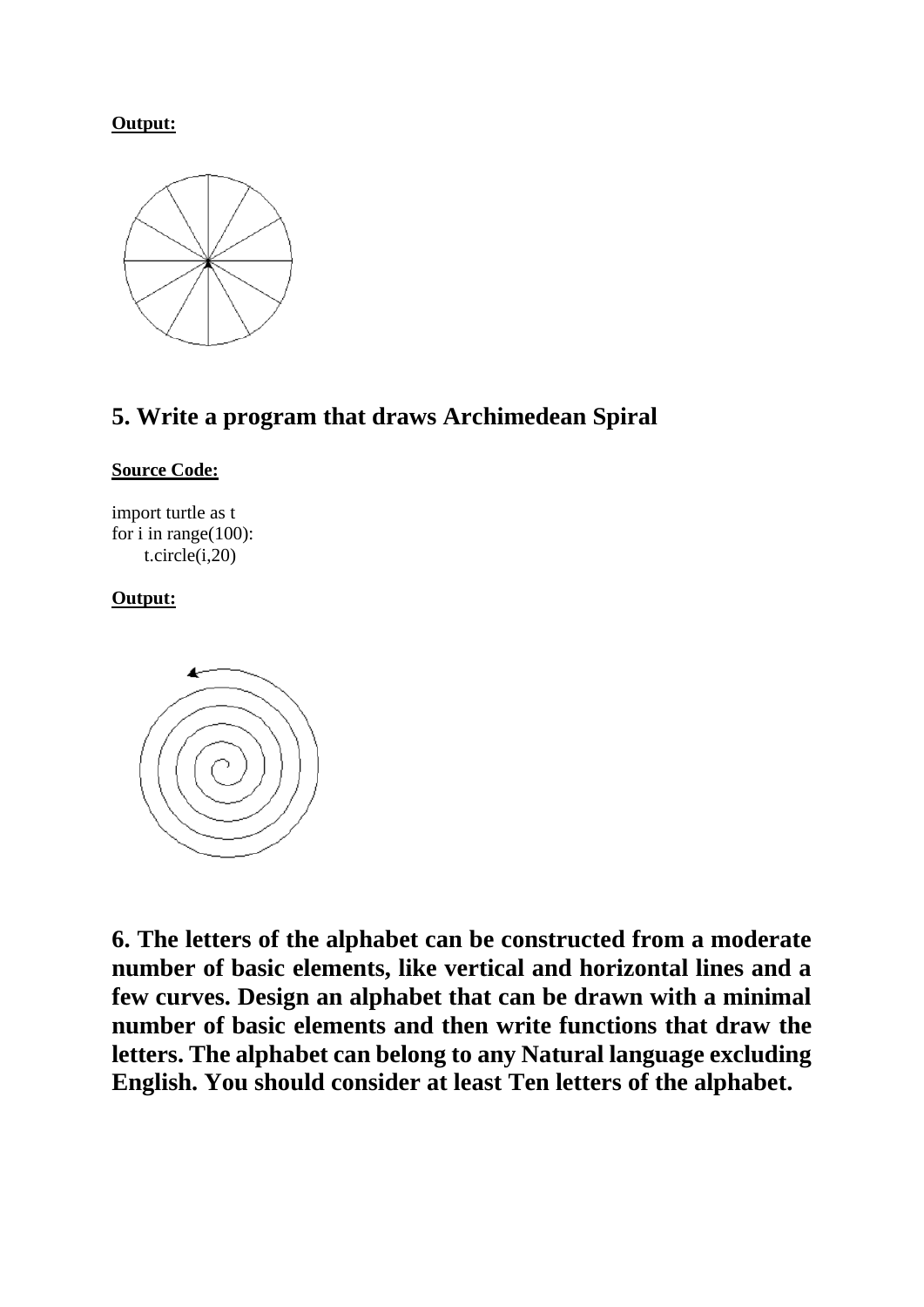#### **Source Code:**

import turtle  $\mathbf{a} \cdot \mathbf{b} = \mathbf{t}$ urtle.Turtle()

1.English 'A'in telugu

alex.penup() alex.goto(-200,200) alex.down() alex.circle(20) alex. $rt(35)$ for i in range $(35,62)$ :  $alex.circle(i,8)$ 



2.English B in telugu

alex.penup() alex.fd(100) alex.pendown() alex.circle(20) alex.rt(180) alex.circle(25,180) alex.circle(25,90) alex.rt(180) alex.circle(30,270) alex.rt(180) alex.circle(20)



3.English C in telugu

alex.penup() alex.fd $(250)$ alex.pendown() alex.rt(270) alex.circle(20,180) alex.penup()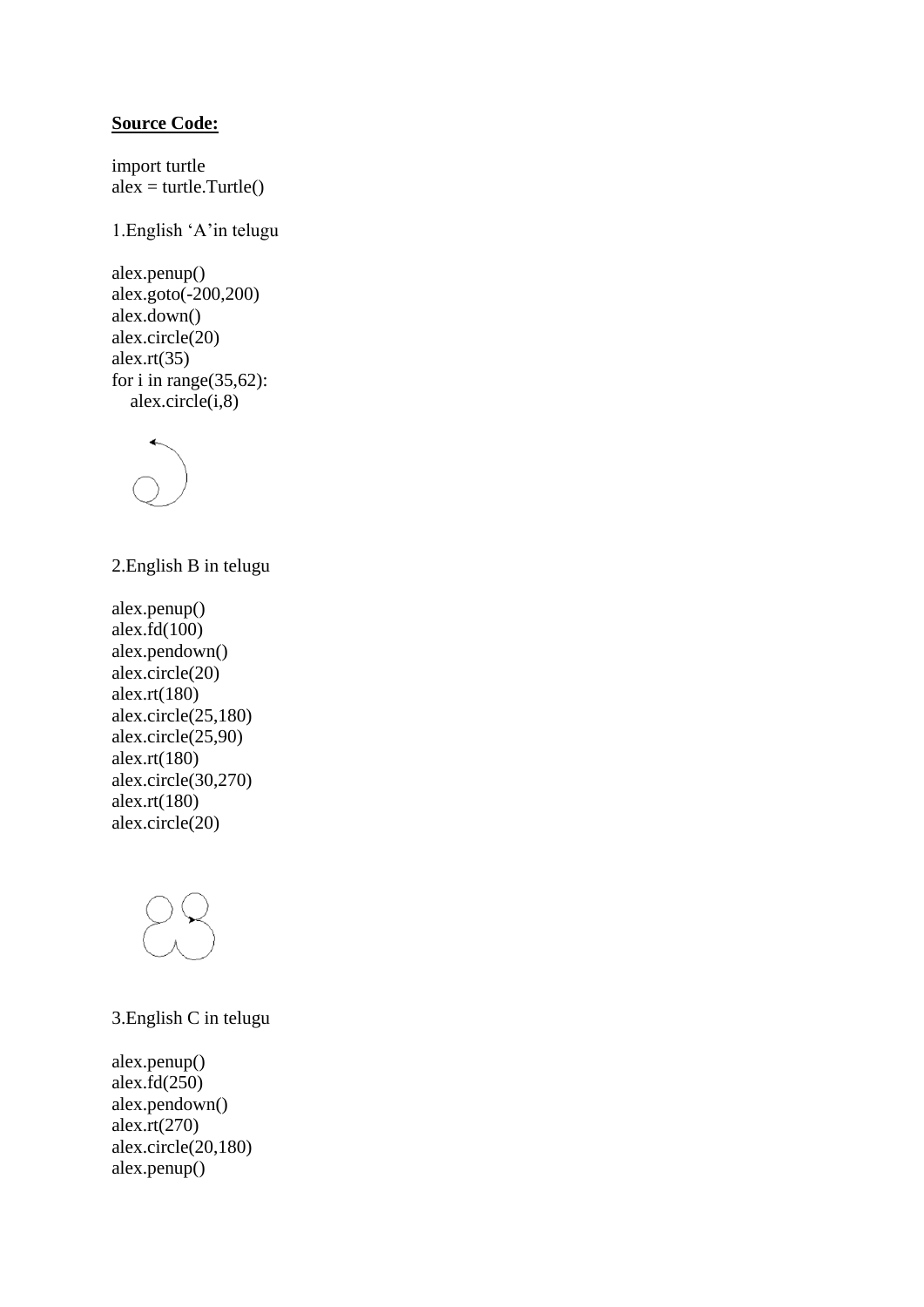alex.lt $(90)$ alex.fd $(40)$ alex.pendown() alex.lt(270) alex.circle(20,180) alex.circle(100,30) alex.penup() alex.fd $(30)$ alex.pendown() alex.circle(20)

4.English D in telugu alex.penup() alex.fd(330) alex.pendown() alex.lt(180) alex.circle(30,270) alex.rt(180) alex.circle(30,180) alex.circle(15) alex.penup() alex.goto $(0,0)$ alex.rt(90) alex.fd(330) alex.pendown() alex.rt(360) alex.circle $(100,15)$ 



alex.circle(20)

## 5.English E in telugu

alex.penup() alex.fd(480) alex.pendown() alex.lt $(90)$ alex.circle(20,180)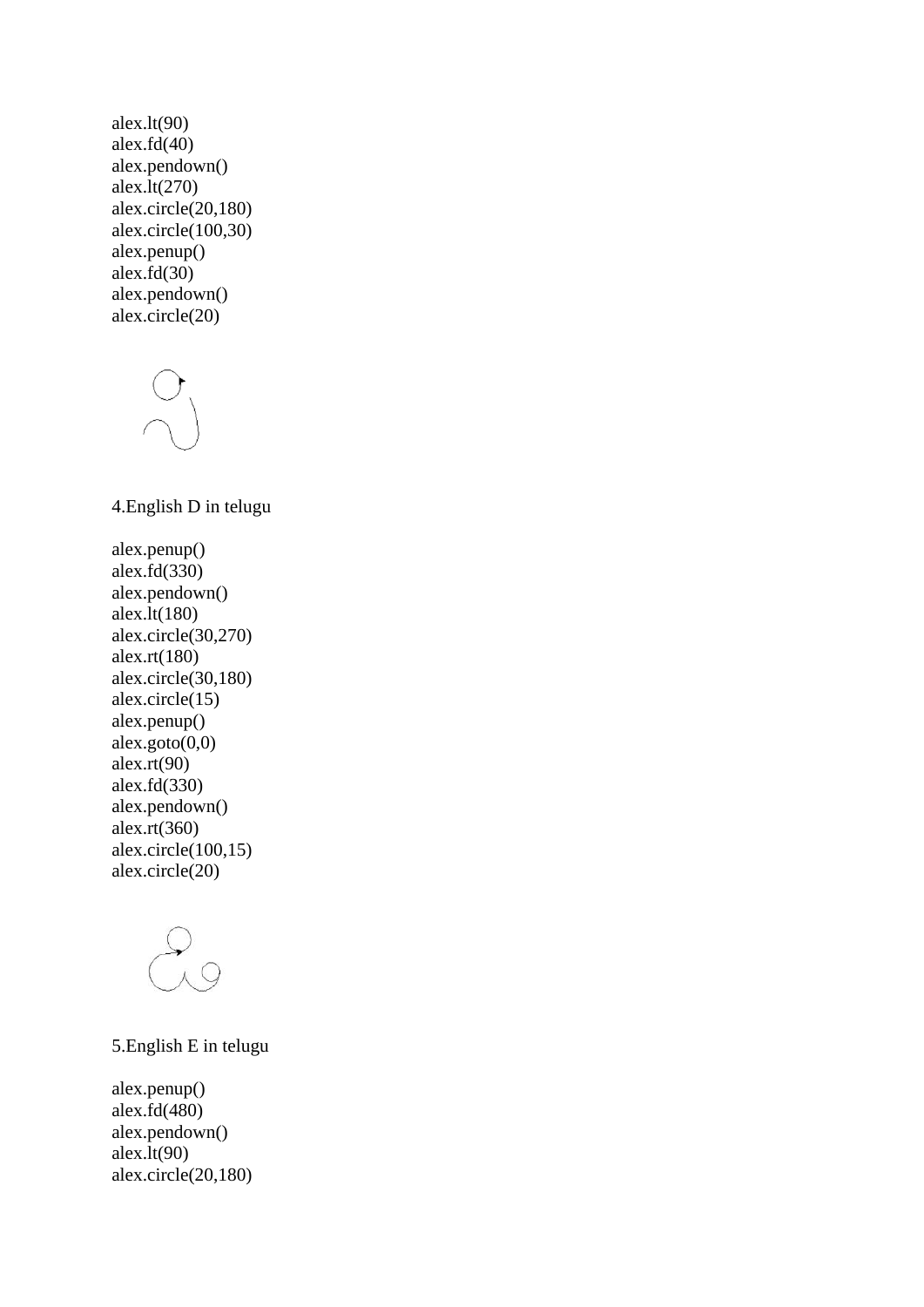alex.lt(90) alex.penup() alex.fd(80) alex.pendown() alex.lt(90) alex.circle(20,180) alex.penup() alex. $lt(90)$ alex.fd $(40)$ alex.pendown() alex. $lt(90)$ alex.penup() alex.circle(100,90) alex.circle(100,90) alex.circle(100,90) alex.circle(100,45) alex.pendown() alex.circle(100,45) alex.penup() alex.circle(100,90) alex.circle(100,90) alex.circle(100,90) alex.circle(100,45) alex.pendown() alex.circle(20) alex.penup() alex.lt $(50)$ alex.circle(100,90) alex.circle(100,90) alex.circle(100,90) alex.circle(100,60) alex.pendown() alex.circle(100,30)



6.Hindi Ka

alex. $rt(0)$ alex.penup() alex.goto(-150,300) alex.pendown() alex.fd(300)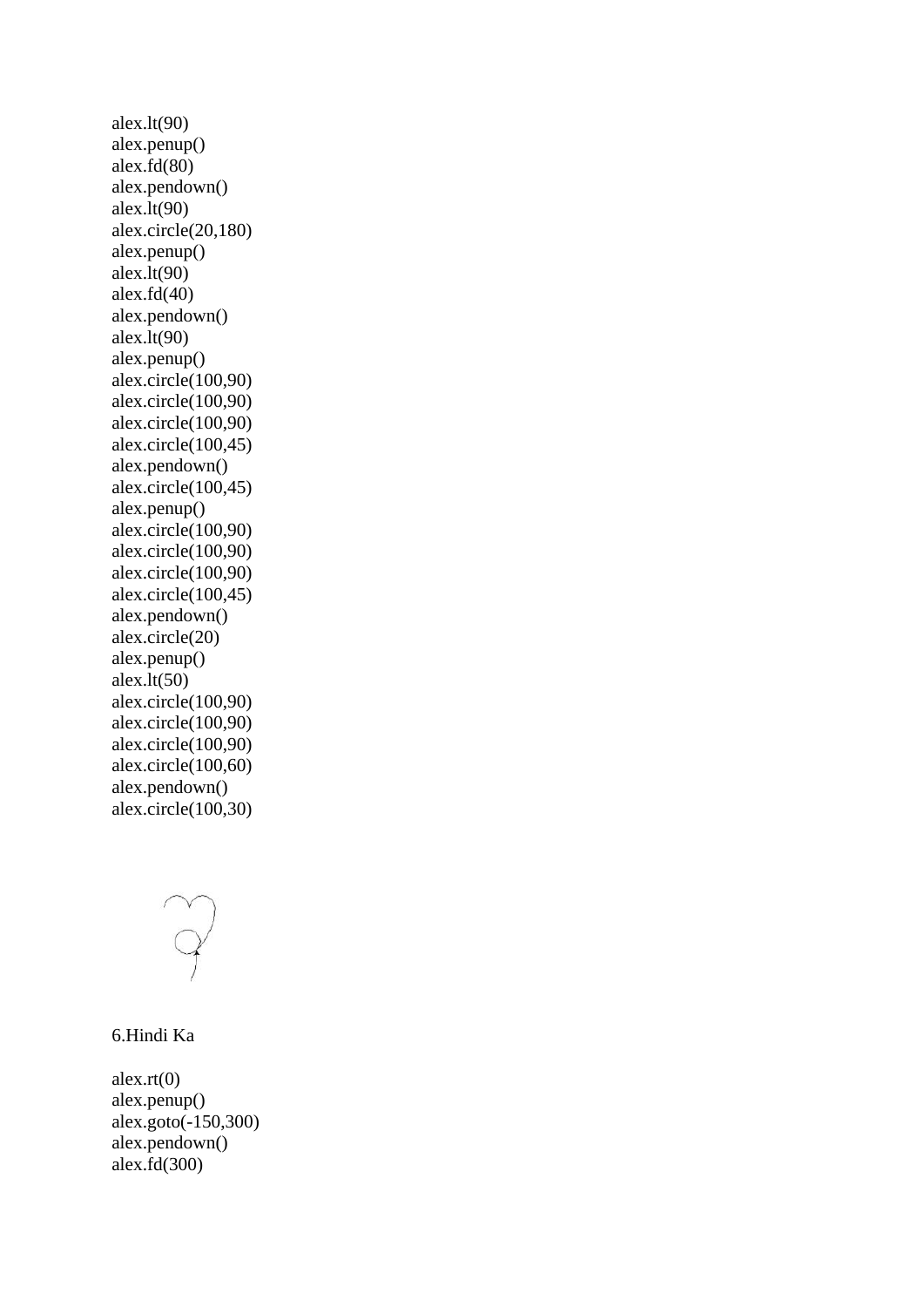alex.penup()  $ales.goto(0,300)$ alex.pendown() alex. $rt(90)$ alex.fd(300) alex.penup() alex.goto $(0,150)$ alex.pendown() alex.rt(180) alex.circle(100)  $alex.bk(0)$ alex. $rt(0)$ alex.circle(-100,270)



7.hindi "la"

alex.penup() alex.goto(-500,-200) alex.pendown() alex.lt(270) alex.circle(100,-180) alex.lt(180) alex.circle(100,-180) alex.fd $(400)$ alex.penup() alex.goto(-500,200) alex.rt(90) alex.pendown() alex.fd $(500)$ 

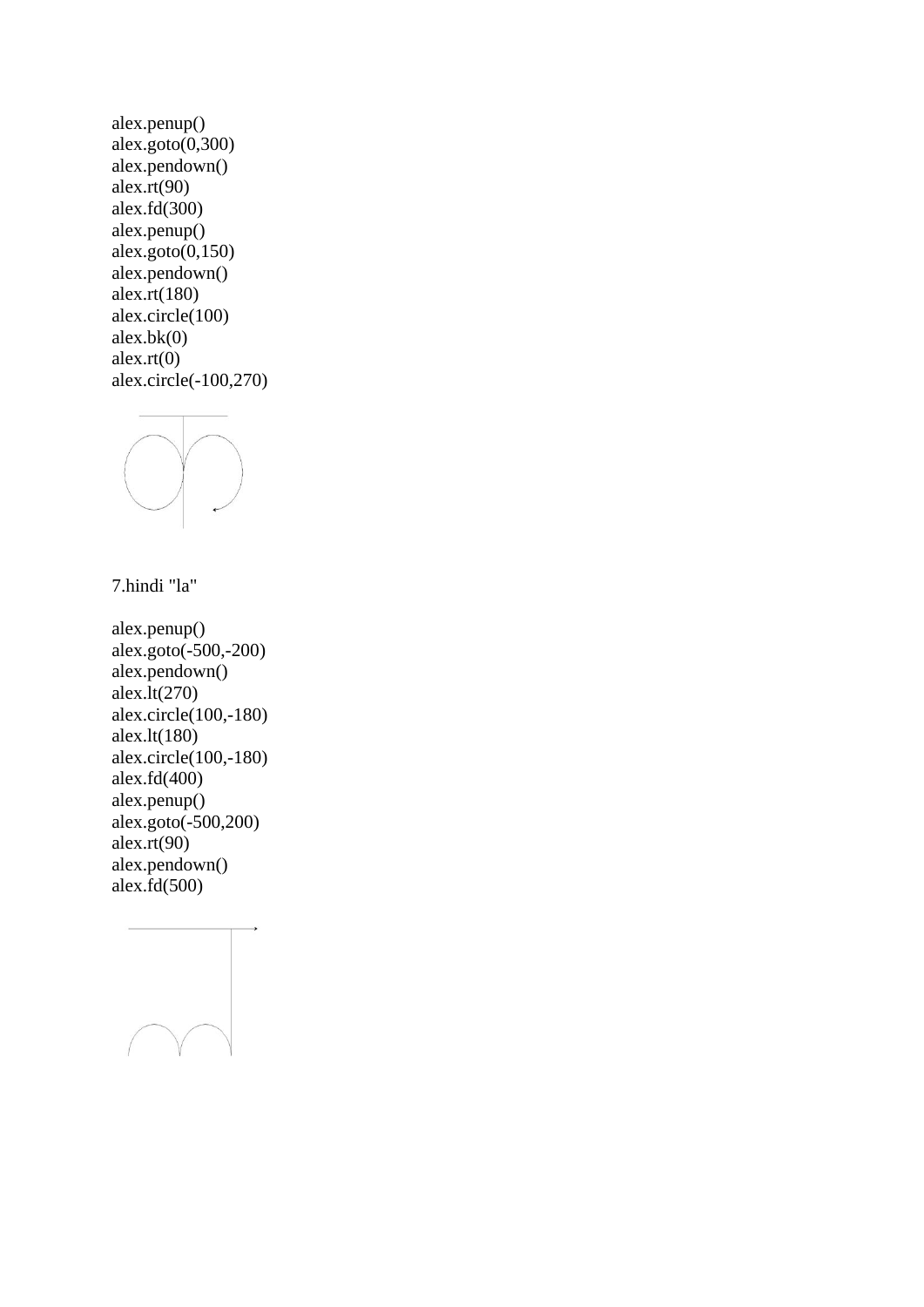8.hindi "va"

alex.circle(100,-180) alex.penup() alex.goto(-150,300) alex.rt $(180)$ alex.pendown() alex.fd $(300)$ alex.penup() alex.goto(0,300) alex. $rt(90)$ alex.pendown() alex.fd(400)



9.Hindi "Taa"

alex.circle(100) alex.penup() alex.goto $(0,300)$ alex. $rt(0)$ alex.goto(-150,300) alex.pendown() alex.fd $(300)$ alex.penup()  $ales.goto(0,300)$ alex.pendown() alex. $rt(90)$ alex.fd $(100)$ 

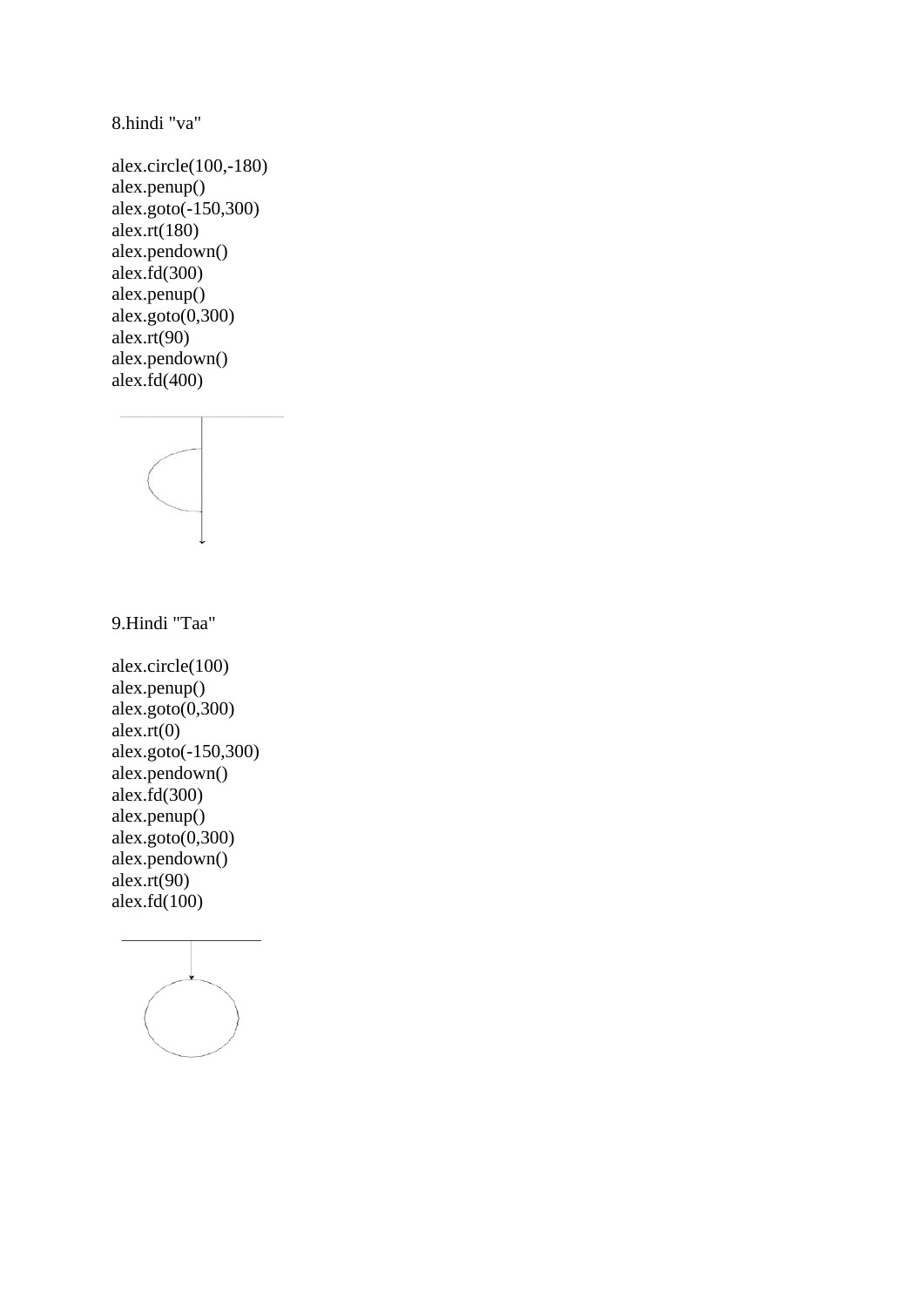alex.rt(-90) alex.circle $(100,-180)$ alex.lt(90) alex.penup() alex.goto $(-250,0)$ alex.pendown() alex.fd(400) alex.penup() alex.goto $(75,0)$ alex.pendown() alex.lt(-90) alex.fd $(200)$ 

10.hindi "NAA"

11.hindi "Ja"

alex.rt(-90) alex.circle(100,-180) alex.lt $(90)$ alex.penup() alex.goto $(0,0)$ alex.pendown() alex.fd $(50)$ alex. $rt(0)$ alex.penup() alex.goto(-250,100) alex.pendown() alex.fd(400) alex.penup() alex.goto(50,100) alex. $rt(90)$ alex.pendown() alex.fd(200)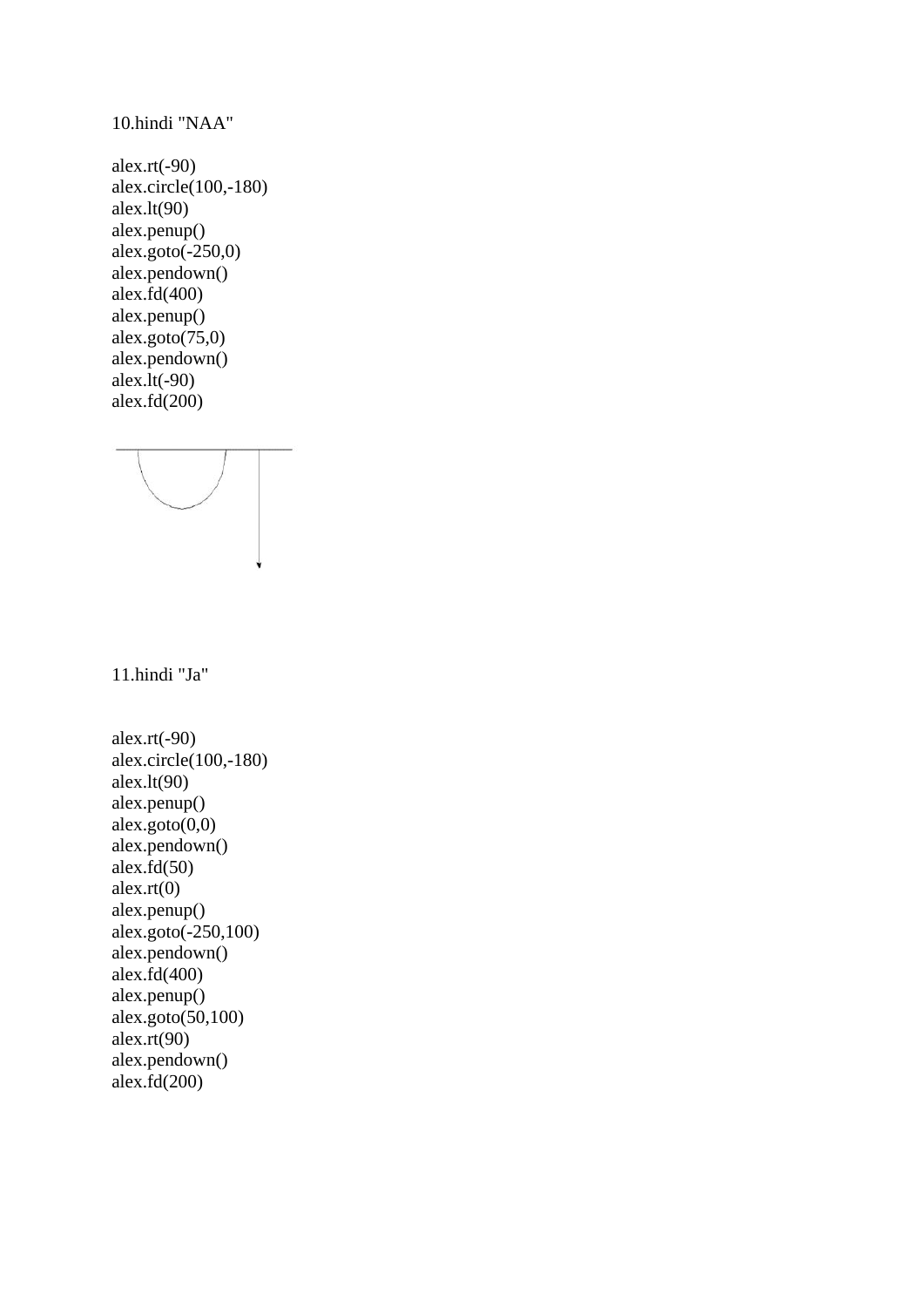

12.hindi "cha"

alex.rt(-90) alex.circle(100,-180) alex.lt $(90)$ alex.goto $(-250,0)$ alex.penup() alex.goto(0,0) alex.pendown()  $\text{false}x.fd(50)$  $a$ lex.rt $(0)$ alex.penup() alex.goto(-250,100) alex.pendown() alex.fd $(400)$ alex.penup() alex.goto $(0,100)$ alex. $rt(90)$ alex.pendown() alex.fd(300)



13.Hindi "six dha"

alex.circle(100,-180) alex.penup() alex.goto(-150,300) alex.rt(180) alex.pendown() alex. $\dot{f}d(300)$ alex.penup() alex.goto $(0,300)$ alex.pendown()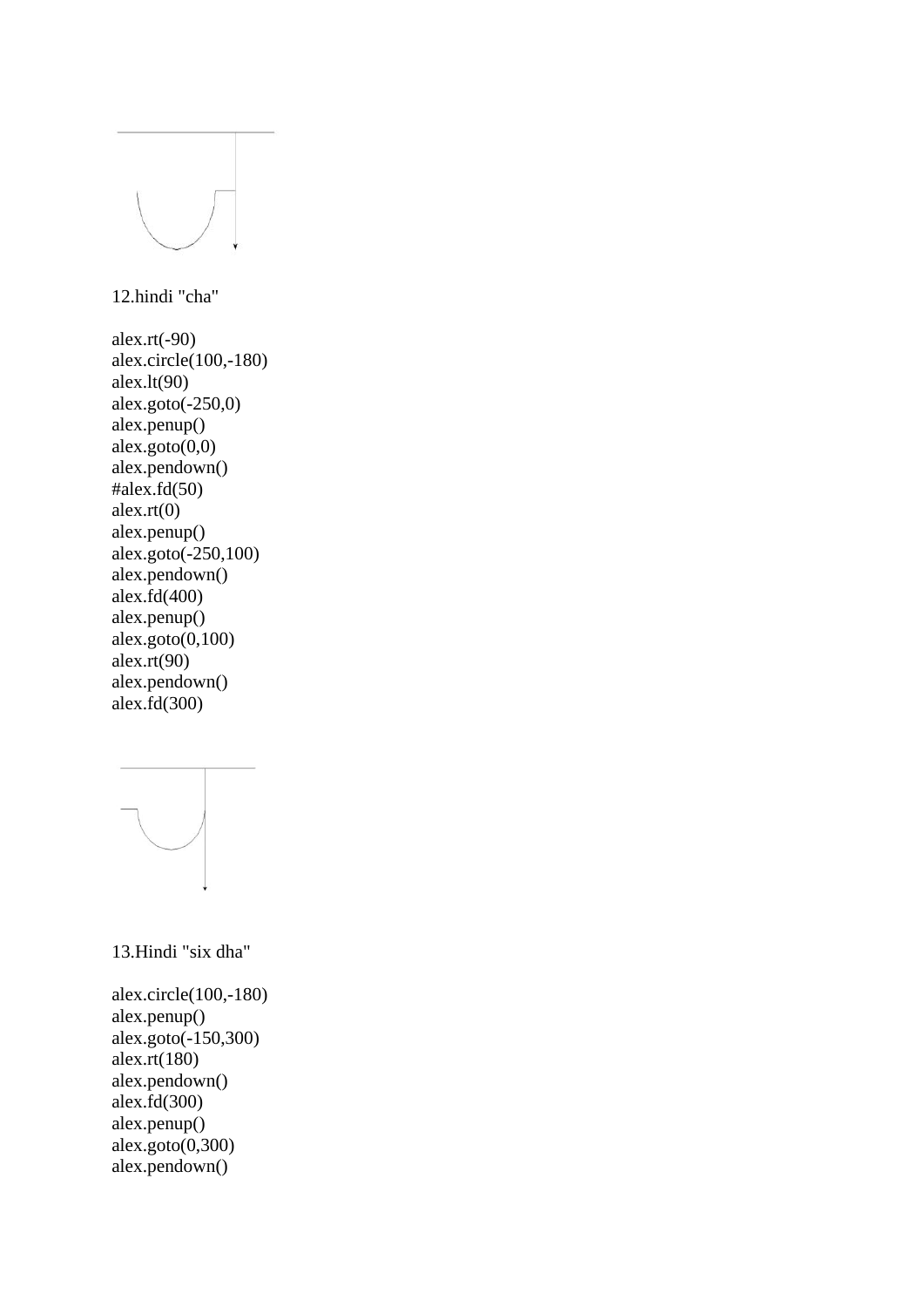alex.rt(90) alex.fd $(100)$ alex.penup()  $ales.goto(0,0)$ alex.pendown() alex. $rt(-90)$ alex.goto $(10,0)$ alex.circle(50)

14.Telugu "ruu"

#alex.bgcolor("black") alex.pensize(4) #alex.pencolor("white") alex.pu() alex.setpos(-100,0) alex.pd() alex.lt $(90)$ alex.circle(-20,180) alex.circle(-40,60) alex.circle(25,240) alex.seth(270) alex.circle(25,180) alex.circle(100,45) alex.pu() alex.rt(180) alex.circle(-100,45) alex.pd() alex.seth(270) alex.circle(25,180) alex.circle(100,45) alex.pu() alex.rt(180) alex.circle(-100,45) alex.pd() alex.seth(270) alex.circle(25,180) alex.circle(100,45) alex.seth(0) alex.fd(70) alex.circle(-15)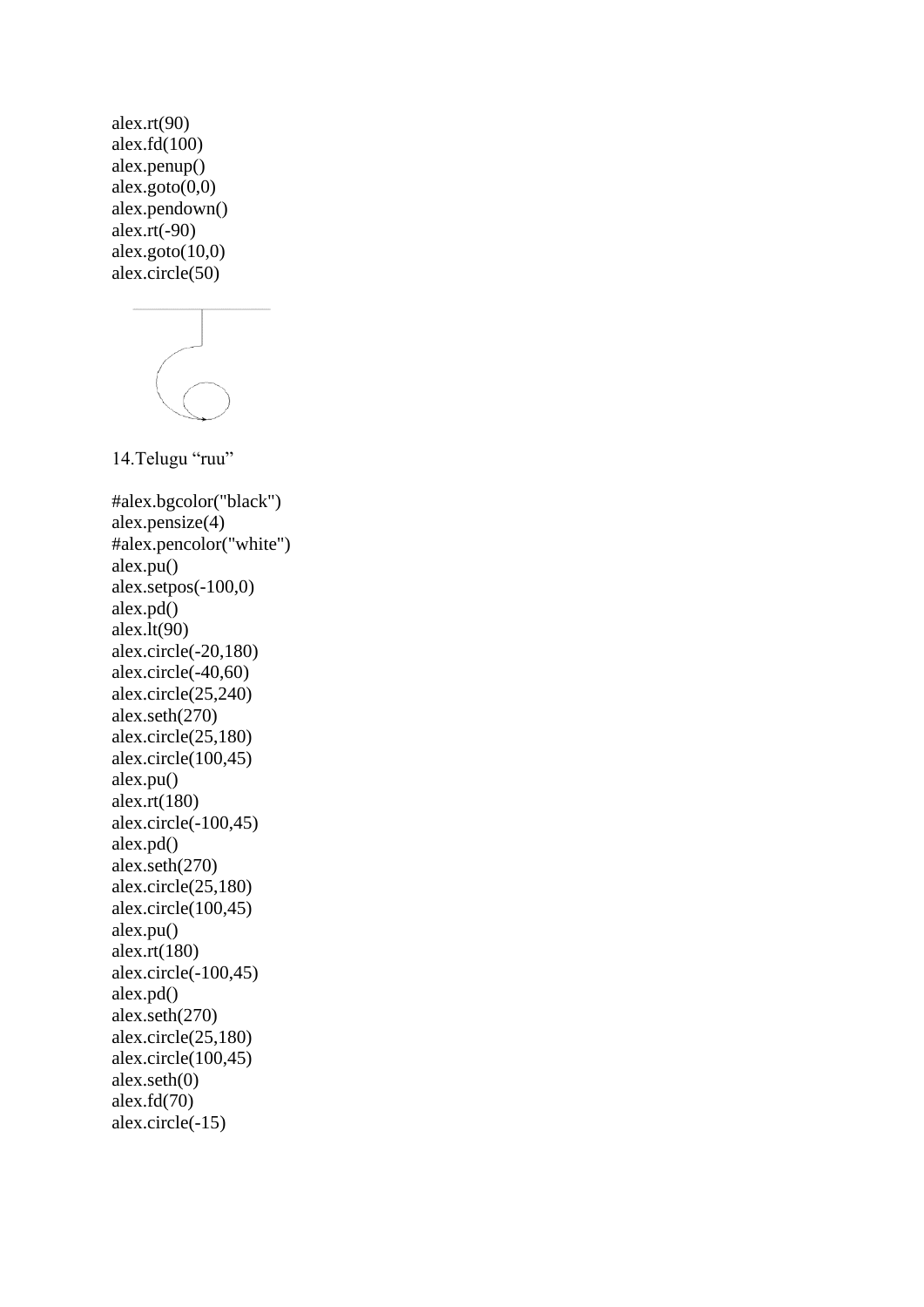

**7. The time module provides a function, also named time that returns the current Greenwich Mean Time in "the epoch", which is an arbitrary time used as a reference point. On UNIX systems, the epoch is 1 January 1970.**

**>>> import time**

**>>>time.time()**

**1437746094.5735958**

**Write a script that reads the current time and converts it to a time of day in hours, minutes, and seconds, plus the number of days since the epoch.**

**Source Code:**

```
import time
import datetime
from datetime import date
epoch=time.time()
today = date.toString()since=(datetime.datetime.utcnow() - datetime.datetime(1970,1,1)).days
h=time.strftime('%H', time.localtime(epoch))
mi=time.strftime('%M', time.localtime(epoch))
s=time.strftime('%S', time.localtime(epoch))
d=time.strftime('%d', time.localtime(epoch))
mo=time.strftime('%m', time.localtime(epoch))
y=time.strftime('%Y', time.localtime(epoch))
f=time.strftime('%d-%m-%Y %H:%M:%S', time.localtime(epoch))
d1 = \text{today.strftime} ("%d/%m/%v")
d2 = \text{today.strftime}("\%d/\%m/\%Y")d3 = today.strftime("%d-%b-%Y")
d4 = \text{today}. \text{strtime}("%d %B %Y")print("Epoch time:",epoch)
print("Number of days since January 1, 1970:",since,"Days")
print("Day:",d)
print("Month:",mo)
print("Year:",y)
print("Hours:",h)
print("Minutes:",mi)
print("Seconds:",s)
```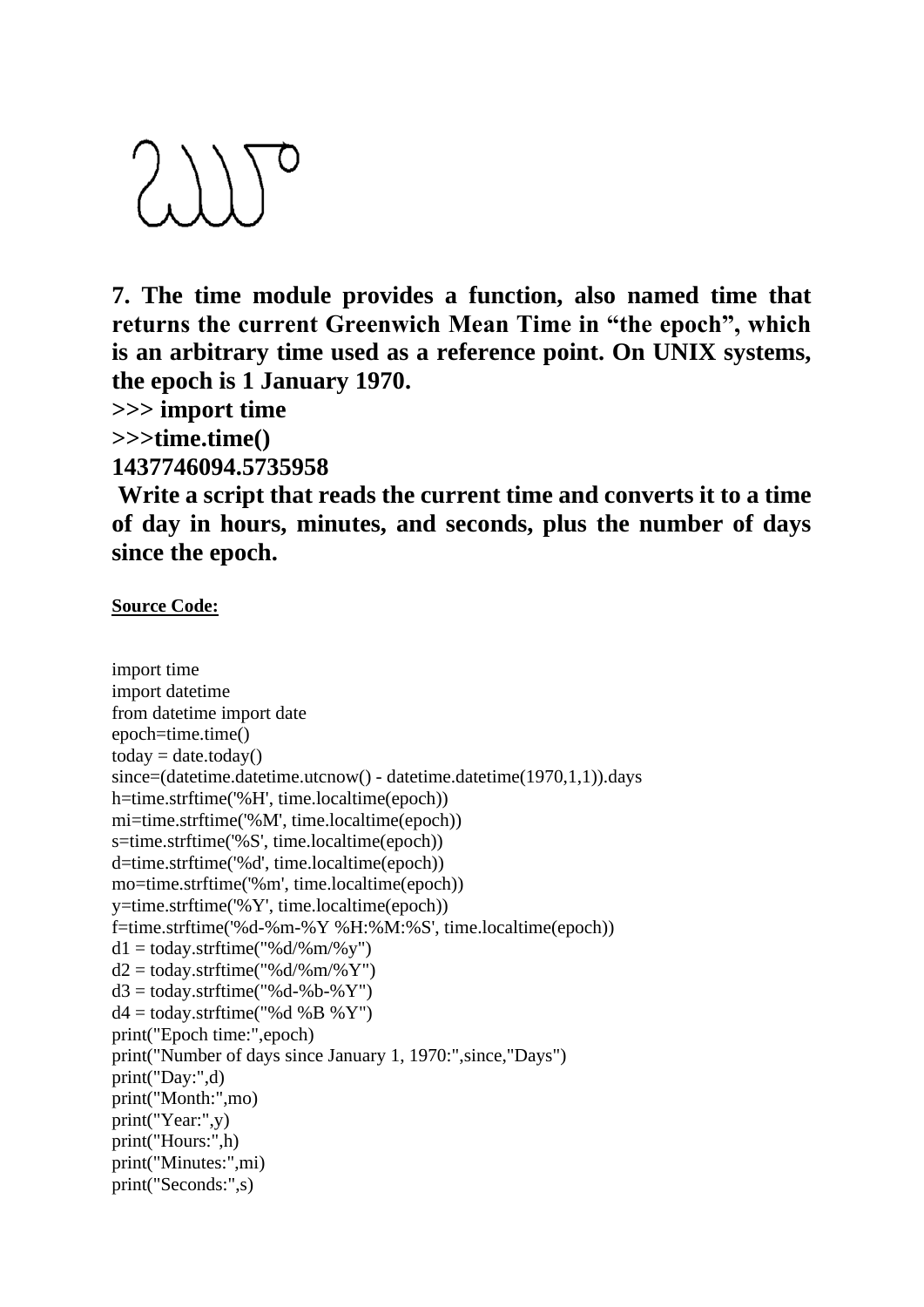print("DD/MM/YY:", d1) print("DD/MM/YYYY:", d2) print("DD-MMM-YYYY:", d3) print("Day Month Year:", d4) print("Todays date and time:",f)

## **Output:**

```
Epoch time: 1639244594.8350816
Number of days since January 1, 1970: 18972 Days
Day: 11
Month: 12
Year: 2021
Hours: 23
Minutes: 13
Seconds: 14
DD/MM/YY: 11/12/21
DD/MM/YYYY: 11/12/2021
DD-MMM-YYYY: 11-Dec-2021
Day Month Year: 11 December 2021
Todays date and time: 11-12-2021 23:13:14
```
# **8.** Given  $n+r+1 = 2^r$ , n is the input and r is to be determined. Write **a program which computes minimum value of r that satisfies the above.**

## **Source Code:**

import math start= $-1000$ stop=1000 step=1 for n in range(start,stop,step): for r in range(start,stop,step):  $x=n+r+1$  $y=pow(2,r)$  $if(x==y):$ print("Value of n:",n,"Value of r:",r,"Value of ", $pow(2,r)$ )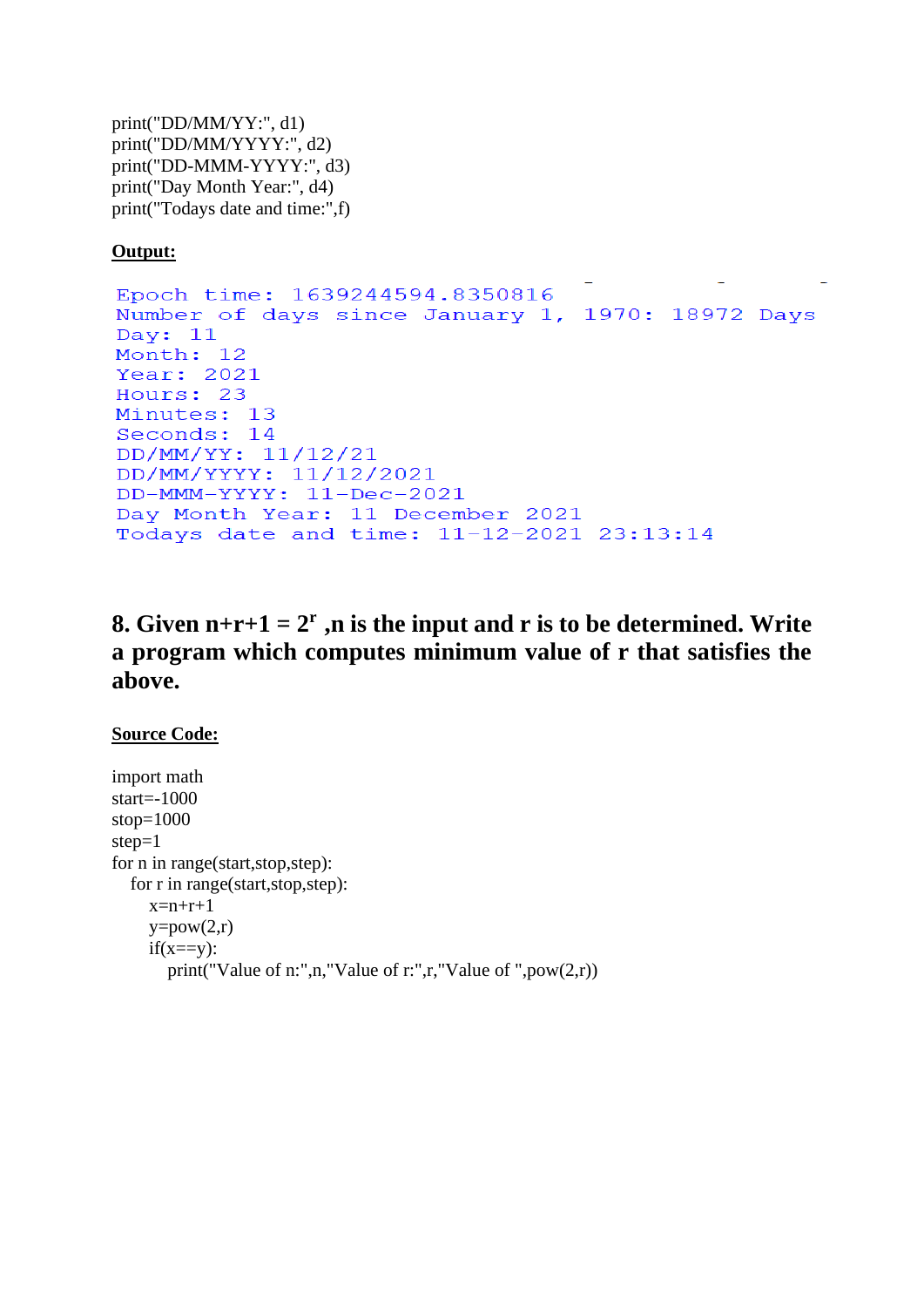| Value of n: 0 Value of r: 0 Value of $\:$ 1    |
|------------------------------------------------|
| Value of $n: 0$ Value of $r: 1$ Value of 2     |
| Value of n: 1 Value of r: 2 Value of 4         |
| Value of n: 4 Value of r: 3 Value of 8         |
| Value of n: 11 Value of r: 4 Value of 16       |
| Value of n: 26 Value of r: 5 Value of 32       |
| Value of n: 57 Value of r: 6 Value of 64       |
| Value of n: 120 Value of r: 7 Value of 128     |
| Value of $n: 247$ Value of $r: 8$ Value of 256 |
| Value of $n: 502$ Value of $r: 9$ Value of 512 |
|                                                |

# **9. Write a program that evaluates Ackermann function**

#### **Ackermann function is defined as:**

$$
A(m,n)=\begin{cases} n+1 & \text{if } m=0\\ A(m-1,1) & \text{if } m>0 \text{ and } n=0\\ A(m-1,A(m,n-1)) & \text{if } m>0 \text{ and } n>0.\end{cases}
$$

#### **Here's the explanation of the given Algorithm:**

Let me explain the algorithm by taking the example  $A(1, 2)$  where  $m = 1$  and  $n = 2$ So according to the algorithm initially the value of **next, goal, value and current** are:



Though next[current] != goal[current], so else statement will execute and transferring become false.

So now, the value of next, goal, value and current are:

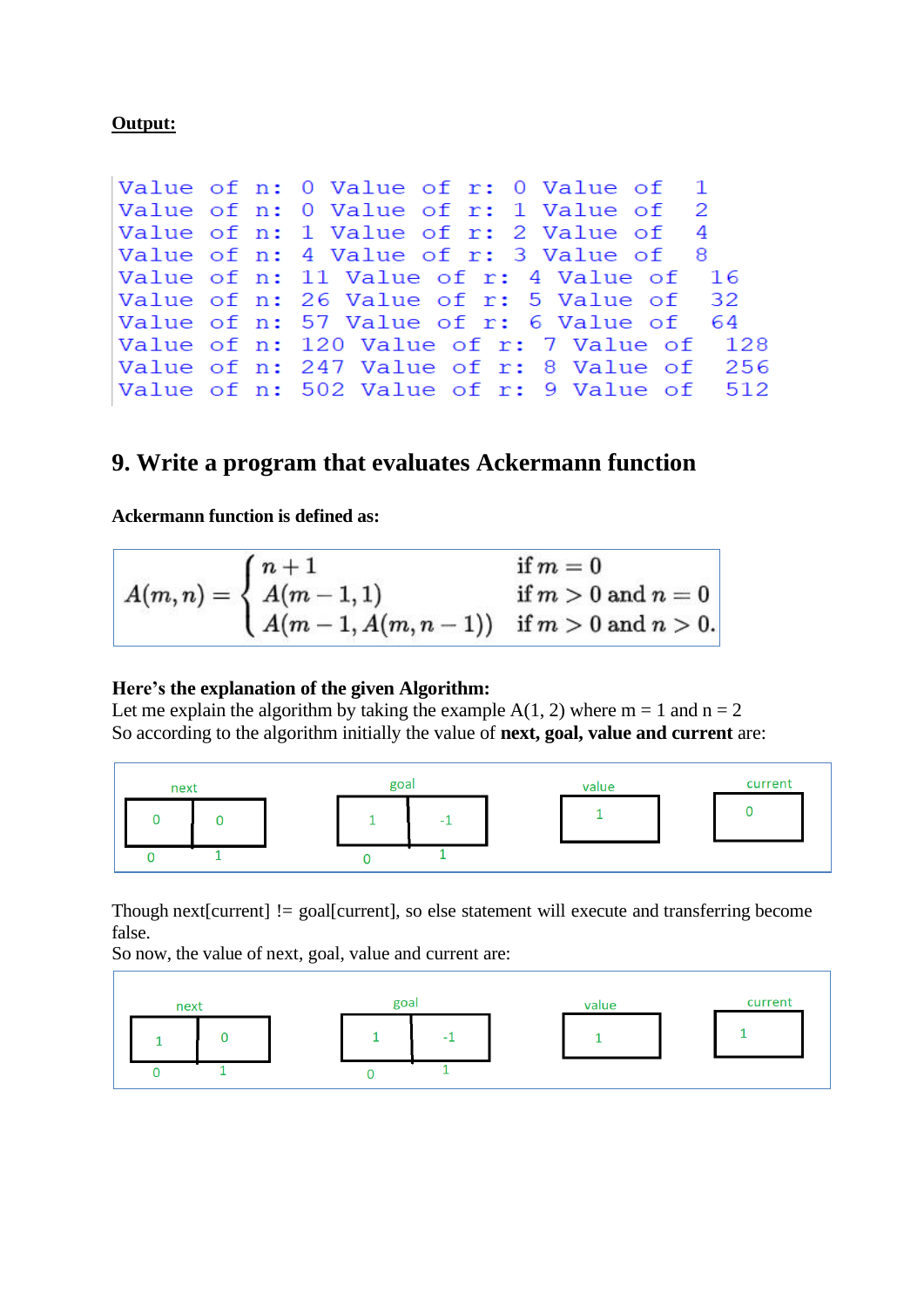Similarly by tracing the algorithm until next $[m] = 3$  the value of next, goal, value and current are changing accordingly. Here's the explanation how the values are changing,



Finally returning the value e.g 4

Solve A(1, 2)?

## **Answer:**

Given problem is  $A(1, 2)$ Here  $m = 1$ ,  $n = 2$  e.g  $m > 0$  and  $n > 0$ Hence applying third condition of Ackermann function A(1, 2) = A(0, A(1, 1)) ———- (1) Now, Let's find A(1, 1) by applying third condition of Ackermann function A(1, 1) = A(0, A(1, 0)) ———- (2) Now, Let's find A(1, 0) by applying second condition of Ackermann function A(1, 0) = A(0, 1) ———- (3) Now, Let's find A(0, 1) by applying first condition of Ackermann function  $A(0, 1) = 1 + 1 = 2$ Now put this value in equation 3 Hence  $A(1, 0) = 2$ Now put this value in equation 2 A(1, 1) = A(0, 2) ———- (4) Now, Let's find A(0, 2) by applying first condition of Ackermann function  $A(0, 2) = 2 + 1 = 3$ Now put this value in equation 4 Hence  $A(1, 1) = 3$ Now put this value in equation 1 A(1, 2) = A(0, 3) ———- (5) Now, Let's find A(0, 3) by applying first condition of Ackermann function  $A(0, 3) = 3 + 1 = 4$ Now put this value in equation 5 Hence  $A(1, 2) = 4$ So, A  $(1, 2) = 4$ Question: Solve A(2, 1)? Answer: 5

Question: Solve A(2, 2)?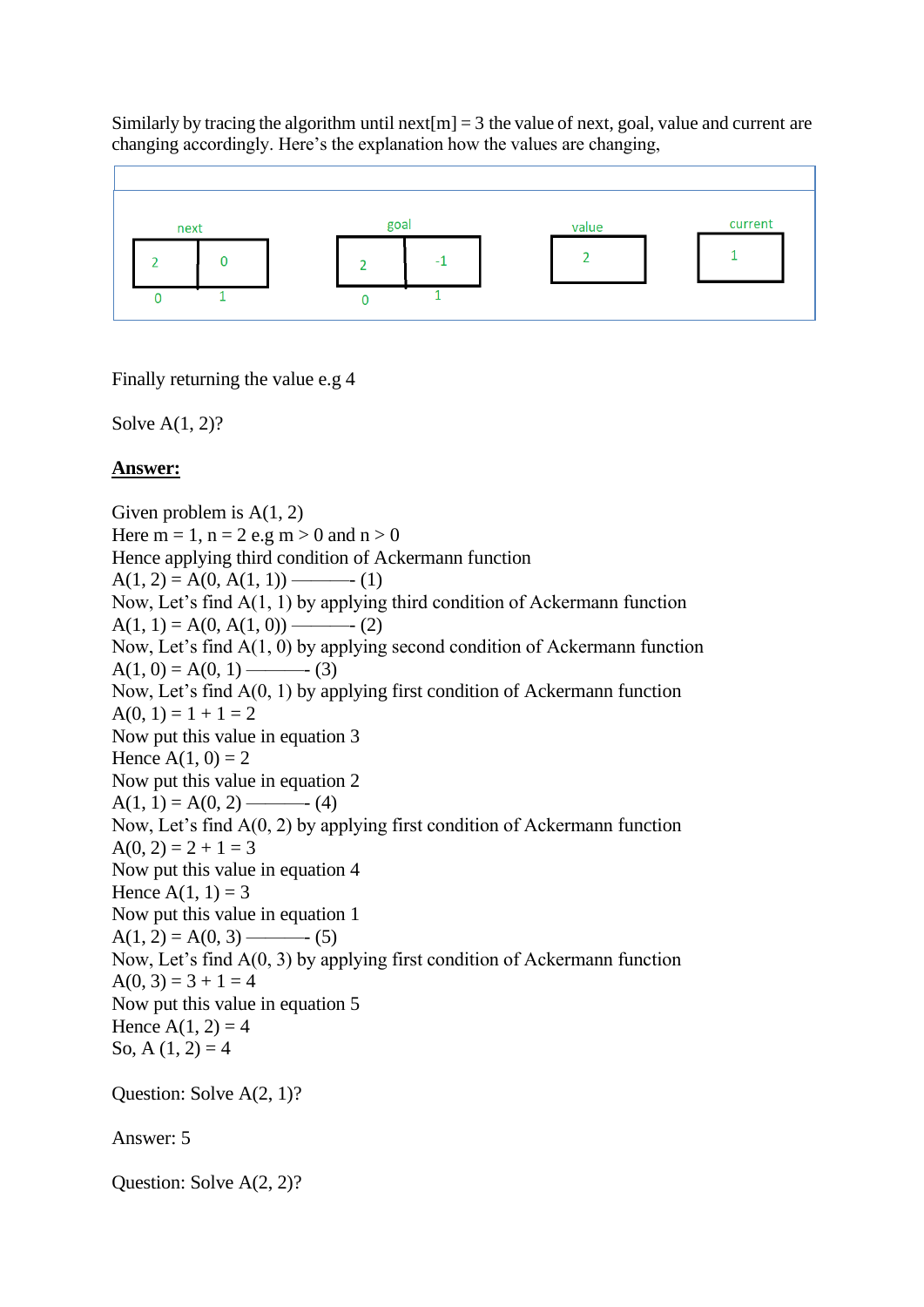Answer: 7

## **Source Code:**

```
def ackermann(m,n):
   if m == 0:
      return (n + 1)elif n == 0:
       return ackermann(m - 1, 1)
   else:
       return ackermann(m - 1, ackermann(m, n - 1))
```

```
x=int(input("value for m")))y=int(input("value for n "))
print("The value for m:",x)
print("The value for n:",y)
print("Result of your inputs according to the Ackermann Function is:")
print(ackerman(x, y))
```
## **Output:**

```
value for m 2
value for n 2
The value for m: 2
The value for n: 2
Result of your inputs according to the Ackermann Function is:
7
```
**10. The mathematician SrinivasaRamanujan found an infinite series that can be used to generate a numerical approximation of**   $1/\pi$ :

**Write a function called estimate\_pi that uses this formula to compute and return an estimate of**  $π$ **.** 

$$
\frac{1}{\pi} = \frac{2\sqrt{2}}{9801} \sum_{k=0}^{\infty} \frac{(4k)!(1103 + 26390k)}{(k!)^4 396^{4k}}
$$

**It should use a while loop to compute terms of the summation until the last term is smaller than 1e-15 (which is Python notation for 10 -15). You can check the result by comparing it to math.pi.**

**Source Code:**

import math def estimate pi():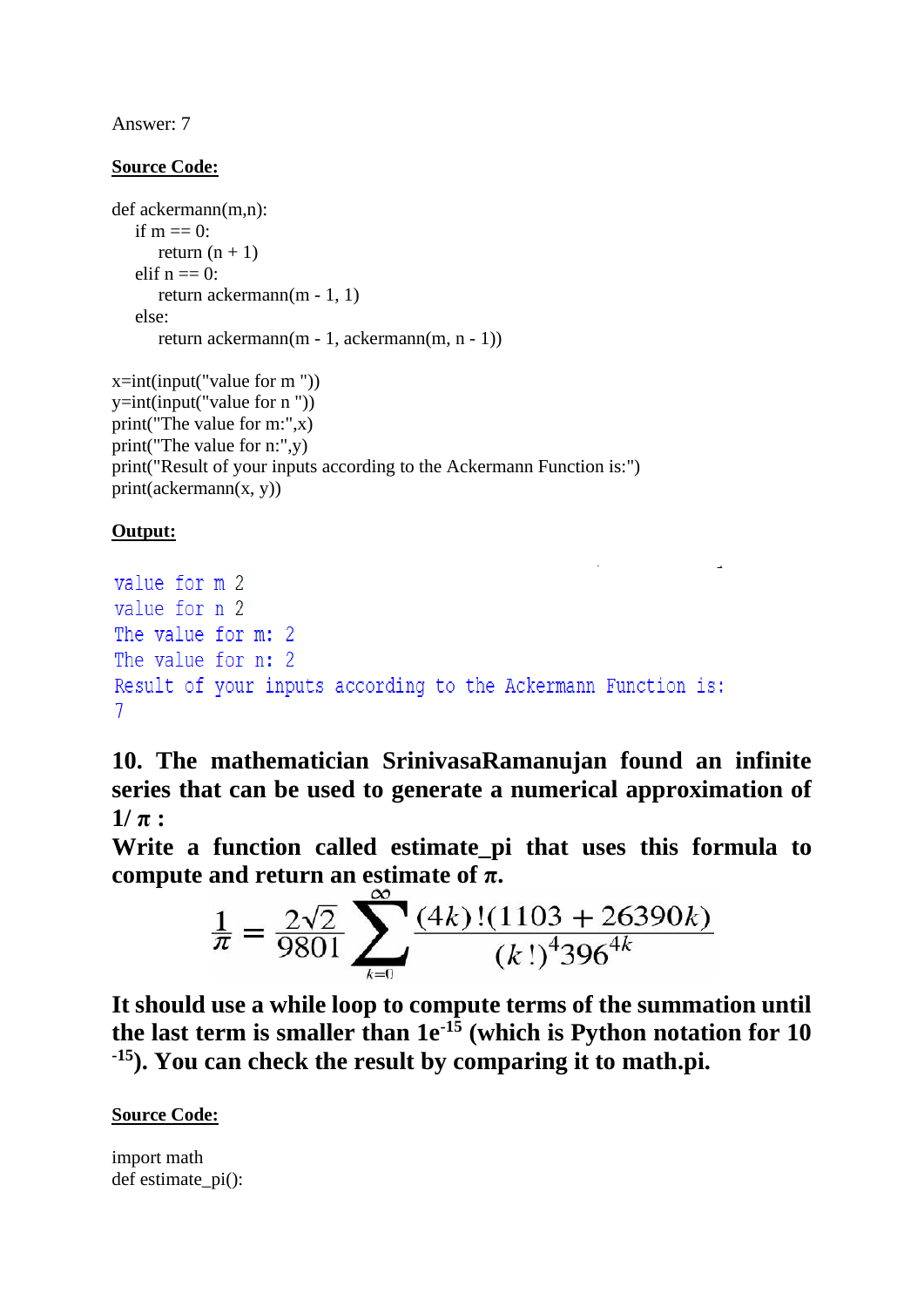```
k=0.0last term=1.0 sigma=0
while last term > 1e-15:
```

```
last term=((math.factorial(4.0*k))*(1103.0+26390.0*(k)))/((math.factorial(k)**4.0)*(396.0*
*(4.0 * k))k+=1.0 sigma+=last_term
     result=((2*mathsf{math}.sqrt(2))/9801)*sigma return 1/result
```

```
print("Ramanujam PI value:",estimate_pi())
print("math.PI value:",math.pi)
print("22/7 value:",22/7)
```

```
Ramanujam PI value: 3.141592653589793
math.PI value: 3.141592653589793
22/7 value: 3.142857142857143
```
**11. Choose any five built-in string functions of C language. Implement them on your own in Python. You should not use string related Python built-in functions.**

**Understanding slice notation**

**a[start:stop] # items start through stop-1**

**a[start:] # items start through the rest of the array**

 $\mathbf{a}$ [:stop] # items from the beginning through stop-1  $\mathbf{a}$ [:] # a copy of the whole array

**a[:] # a copy of the whole array**

**There is also the step value, which can be used with any of the above:**

**a[start:stop:step] # start through not past stop, by step**

**a[-1] # last item in the array**

**a[-2:] # last two items in the array**

**a[:-2] # everything except the last two items**

**a[::-1] # all items in the array, reversed**

**a[1::-1] # the first two items, reversed**

**a[:-3:-1] # the last two items, reversed**

**a[-3::-1] # everything except the last two items, reversed**

## **Source Code:**

1. Upper Case

str\_data=input("Enter a string in Lower case:") def uppercase(str\_data):

result  $=$  "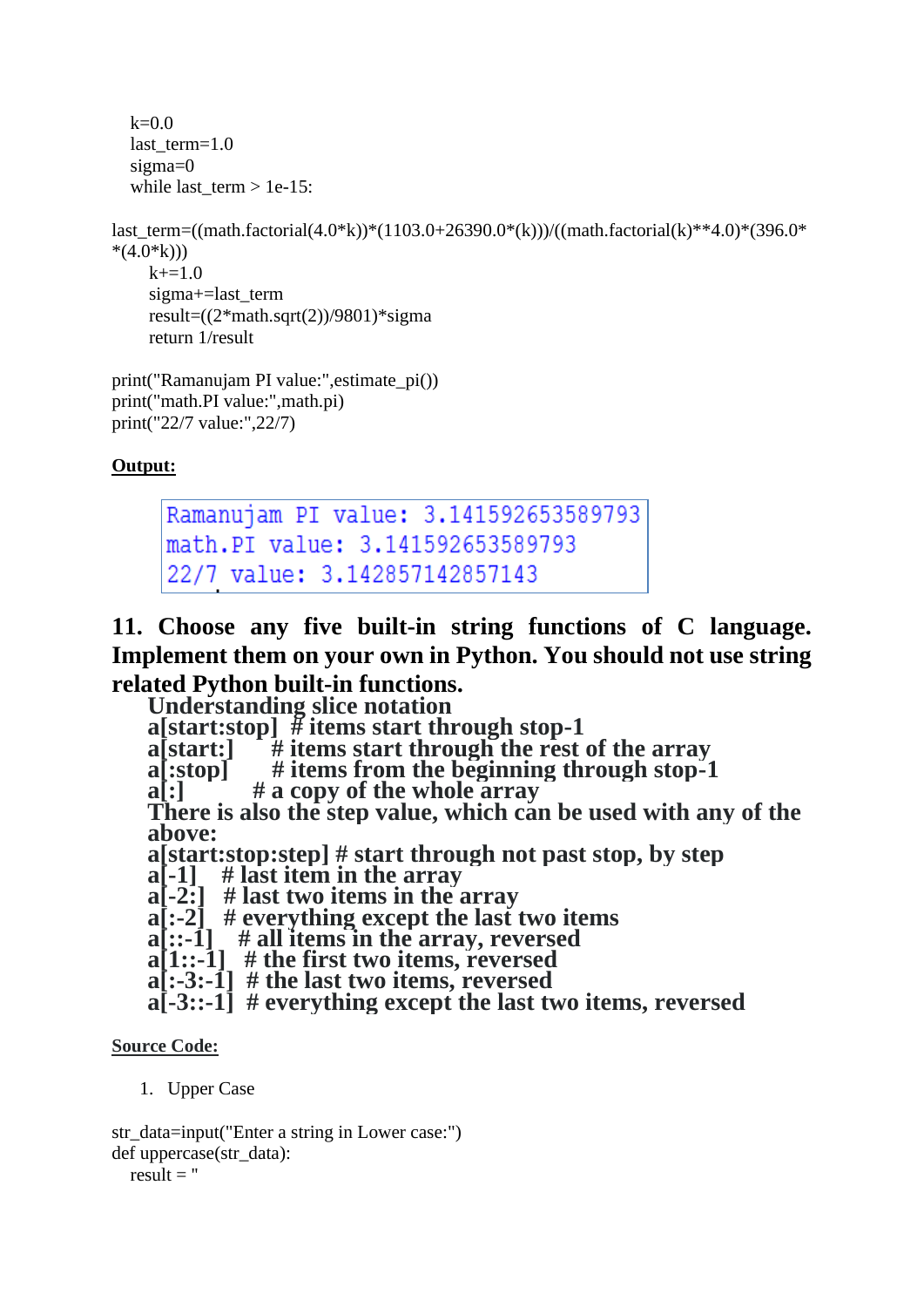```
 for char in str_data:
     if ord(char) >= 65:
       result += chr(ord(char) - 32)
   return result
print(uppercase(str_data))
```
2. Lower Case

```
str_data=input("Enter a string in Upper case:")
def lowercase(str_data):
  result = "
   for char in str_data:
     if ord(char) \geq 65:
       result += chr(ord(char) +32)
   return result
print(lowercase(str_data))
```
3. String Length

```
string=input("Enter a string:")
count=0
for i in string:
    count=count+1
print("Length of the string is:", count)
```
#### 4. Counting the number of occurance of a character in a string

```
word=input("Enter a string:")
l=input("Enter a character to search:")
count = 0for letter in word:
   if (letter==l):
     count = count + 1print("The Total Number of Occurances of letter:",l,"\nin the String:",word,"\nis:",count)
```
5. String Concatenation

```
word1=input("Enter the first string:")
word2=input("Enter the Second string:")
word3=word1+word2
print("The First String:",word1,"\nThe Second String:",word2,"\nThe Concatenated String 
is:",word3)
```
6. Checking and Arranging the strings in Alphabetical Order

```
words = ["Bombay", "Delhi", "Calcutta","Chennai"]
check = "Chennai"
```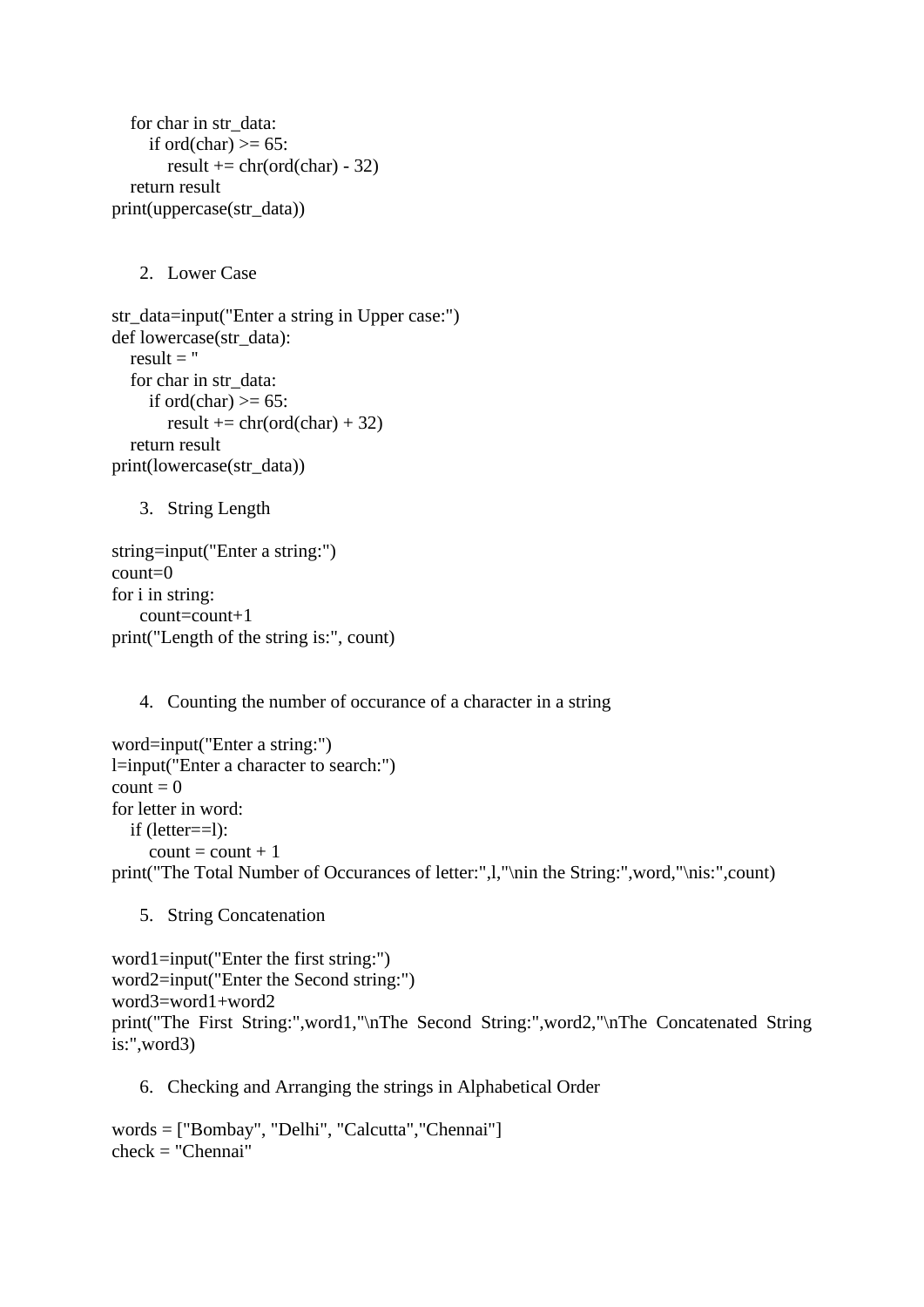for c in words: if c < check: print ("%s comes before %s" % (c, check)) elif c > check: print ("%s comes after %s" % (c, check)) else: print ("%s is similar to %s" % (c, check))

7. Palindrome

```
mystr = input("Enter the string:")if str(mystr) = str(mystr)[::-1]: #checking using slicing opearator
  print("%s is a Palindrome"%mystr)
else:
  print("%s is NOT a Palindrome"%mystr)
```
(or)

```
string=input("Enter the String:")
count=0
for i in string:
    count=count+1
c=int(count/2)flag=0
```

```
for i in range(c):
   if string[i]!=string[count-i-1]:
      flag=1
      break
```
if flag==1: print ("%s is NOT a Palindrome"%string) else: print ("%s is a Palindrome"%string)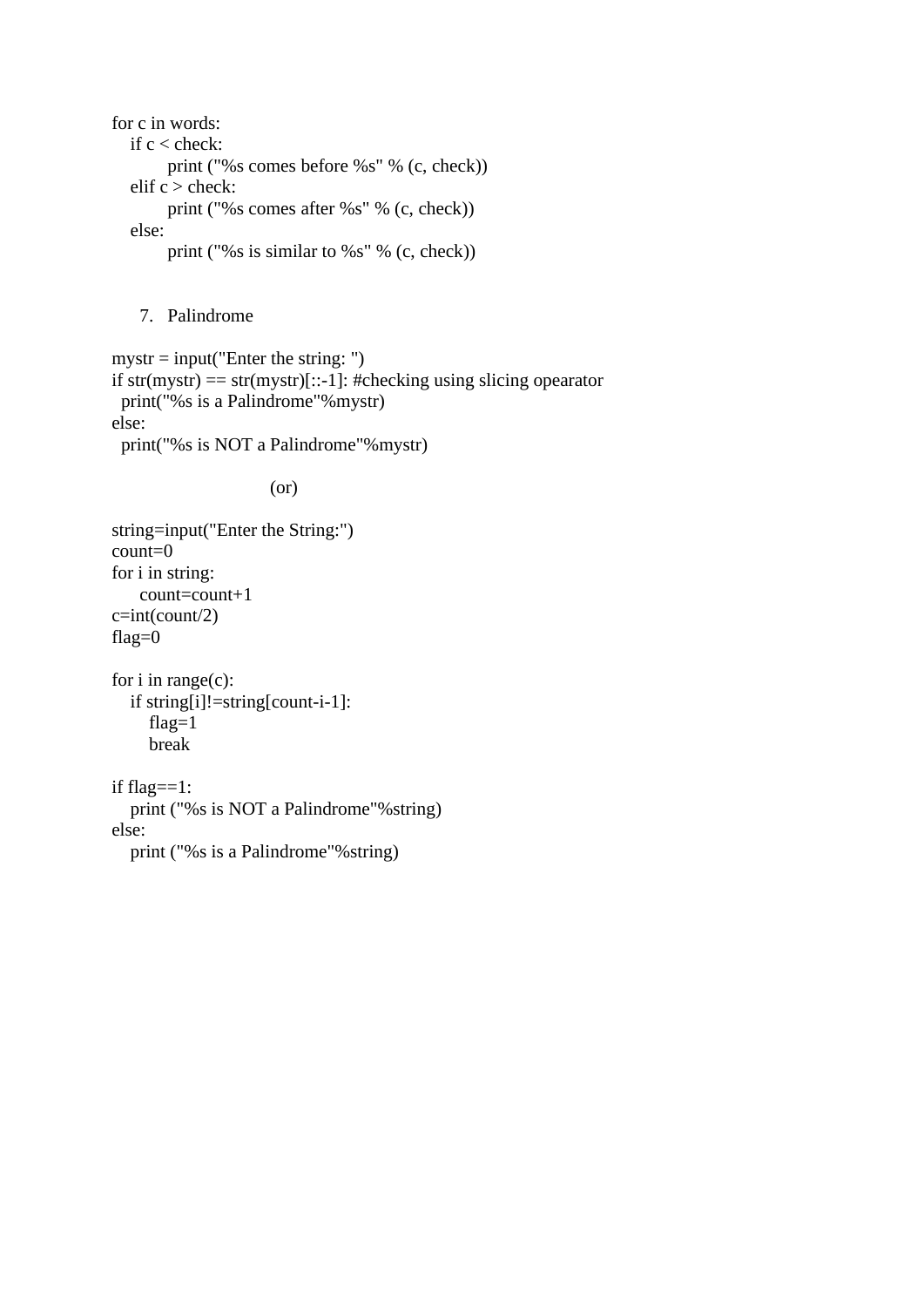```
Enter a string in Lower case: python
PYTHON
Enter a string in Upper case: PYTHON
python
Enter a string: python programming
Length of the string is: 18
Enter a string: python programs<br>Enter a character to search: o
The Total Number of Occurances of letter: o
in the String: python programs
i \leq 2Enter the first string: Hello<br>Enter the Second string: python<br>The First String: Hello
The Second String: python
The Concatenated String is: Hellopython
Bombay comes before Chennai
Delhi comes after Chennai
Calcutta comes before Chennai
Chennai is similar to Chennai
Enter the string: python
python is NOT a Palindrome<br>Enter the String: 343
343 is a Palindrome
```
# **12.Given a text of characters, Write a program which counts number of vowels, consonants and special characters.**

#### **Source Code:**

```
str = input('Enter the string :')vowels = 0digits = 0consonants = 0spaces = 0symbols = 0str = str.lower()for i in range(0, len(str)):
  if(str[i] == 'a' or str[i] == 'e' or str[i] == 'i'or str[i] == 'o' or str[i] == 'u'):
     vowels = vowels + 1elif((str[i] >= 'a'and str[i] <= 'z')):
     consonants = consonants + 1elif( str[i] >= 0' and str[i] <= 9'):
     digits = digits + 1elif (str[i] == ' or str[i] == ' :
     spaces = spaces + 1 else:
     symbols = symbols + 1print('Vowels:', vowels);
print('Consonants:', consonants);
print('Digits:', digits);
print('White spaces:', spaces);
```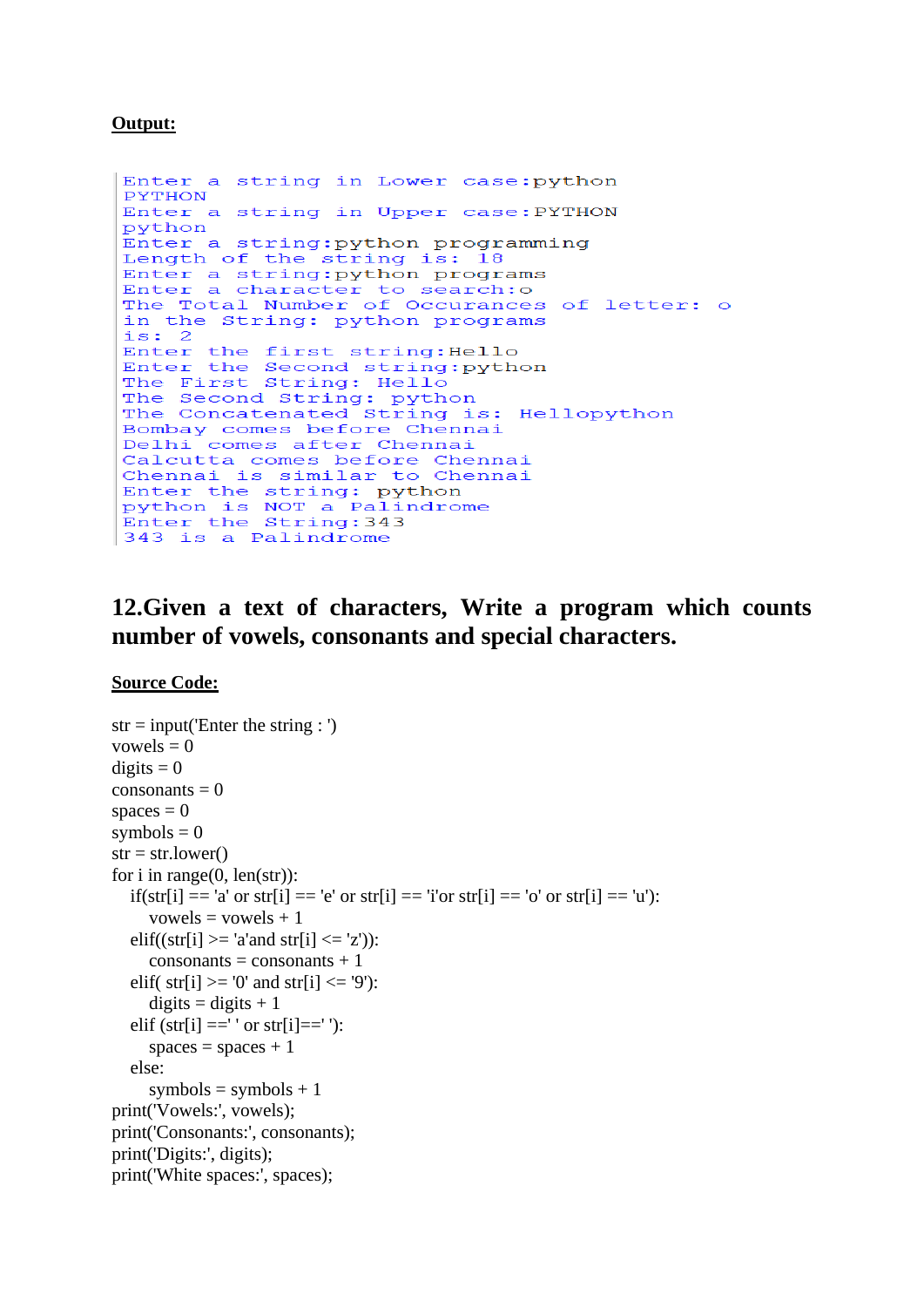print('Symbols :', symbols);

## **Output:**

```
Enter the string: ** Annamacharya Institute of Technology 123 **
Vowels: 13
Consonants: 20
Digits: 3
White spaces: 6
Symbols : 4
```
# **13. Given a word which is a string of characters. Given an integer say 'n', rotate each character by 'n' positions and print it. Note that 'n' can be positive or negative.**

## **Source Code:**

```
print("If the number is +ve the rotation will be left and right")
print("If the number is -ve the rotation will be right and left")
string=input('Enter the string:')
rotate=int(input('Enter the number of characters to rotate:'))
# In-place rotates s towards left by d
def leftrotate(s, d):
  tmp = s[d : ] + s[0 : d] return tmp
# In-place rotates s 
# towards right by d
def rightrotate(s, d):
  return leftrotate(s, len(s) - d)
print("Left rotation string is:",leftrotate(string, rotate))
print("Right rotation string is:",rightrotate(string, rotate))
                           (or)
print("If the number is +ve the rotation will be left and right")
```
print("If the number is -ve the rotation will be right and left") string=input('Enter the string:') rot=int(input('Enter the number of characters to rotate:')) def rotate(input,d): # Slice string in two parts for left and right Lfirst = input $[0:d]$ Lsecond  $=$  input[d :]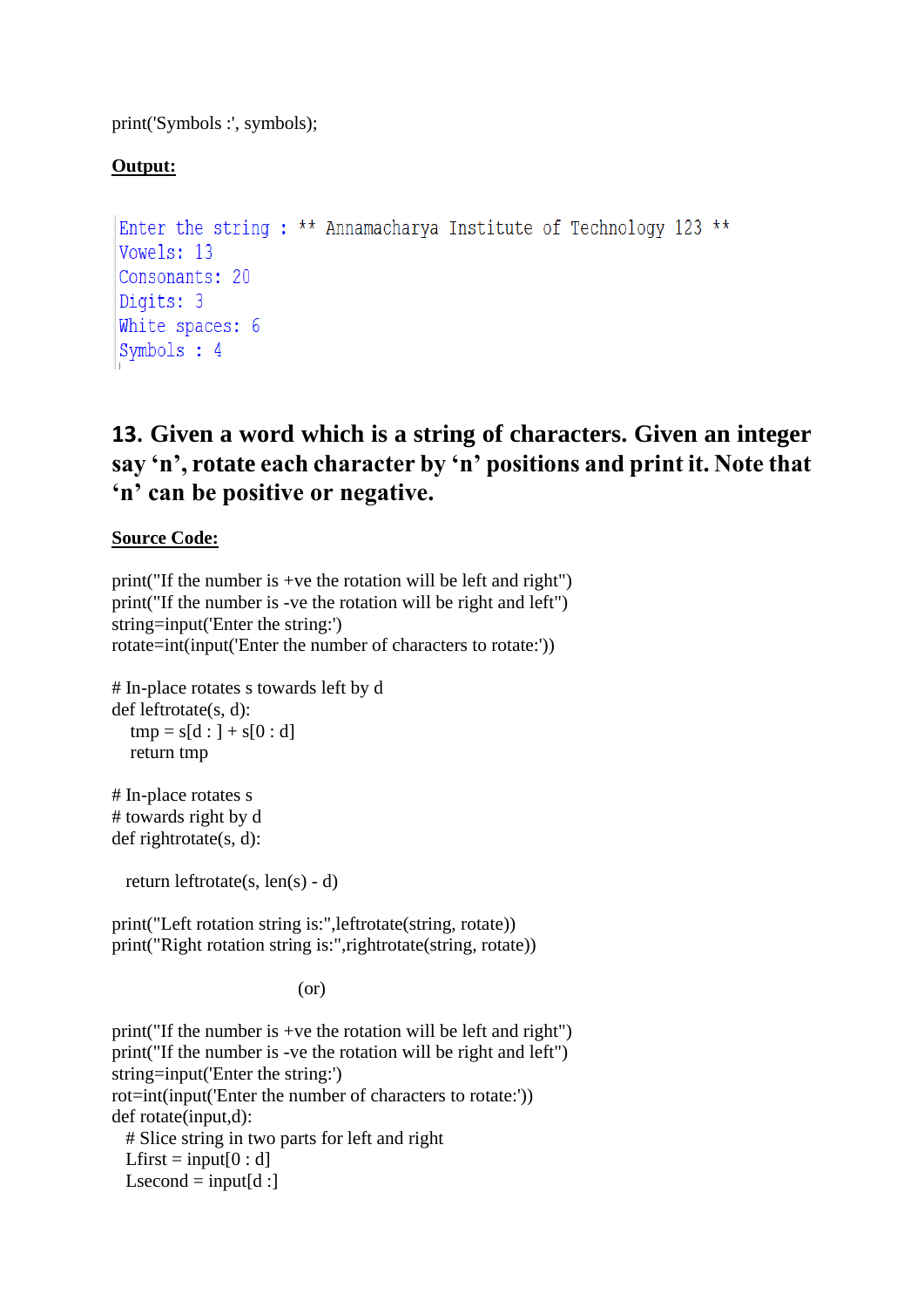```
Rfirst = input[0:len(input)-d]Rsecond = input[len(input)-d: ] print ("Left Rotation : ", (Lsecond + Lfirst) )
  print ("Right Rotation : ", (Rsecond + Rfirst) )
rotate(string,rot)
```

```
If the number is +ve the rotation will be left and right
If the number is -ve the rotation will be right and left
Enter the string: mufasa is the father of simba in lion king
Enter the number of characters to rotate: 5
Left rotation string is: a is the father of simba in lion kingmufas
Right rotation string is: kingmufasa is the father of simba in lion
```

```
If the number is +ve the rotation will be left and right
If the number is -ve the rotation will be right and left
Enter the string: mufasa is the father of simba in lion king
Enter the number of characters to rotate:-3
Left rotation string is: ingmufasa is the father of simba in lion k
Right rotation string is: mufasa is the father of simba in lion king
```
 $\overline{a}$ 

# **14. Given rows of text, write it in the form of columns.**

First install pandas

- 1. Go to RUN and Type cmd
- 2. Type pip install pandas
- 3. Once installed execute the program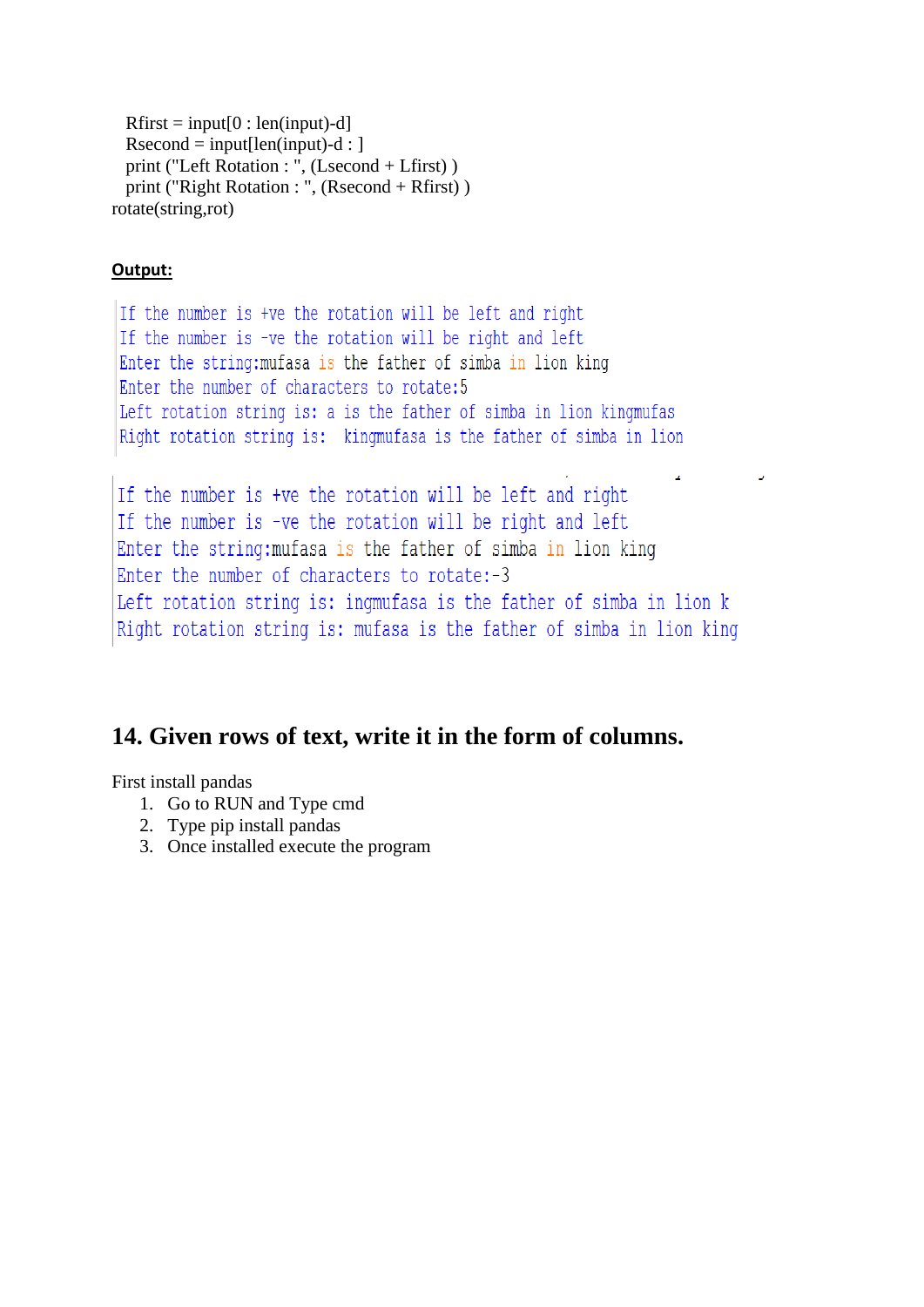

## **Source Code:**

# Import pandas package import pandas as pd

# Define a dictionary containing employee data  $data = \{ 'Name': [Jai', 'Princi', 'Gaurav', 'Anuj' ],$  'Age':[27, 24, 22, 32], 'Address':['Delhi', 'Kanpur', 'Allahabad', 'Kannauj'], 'Qualification':['Msc', 'MA', 'MCA', 'Phd']}

# Convert the dictionary into DataFrame  $df = pd$ .DataFrame(data)

# converting and overwriting values in column df["Name"]= df["Name"].str.lower()

print(df)

|           | Name Age<br>0 jai 27<br>1 princi 24 |                       | Name Age Address Qualification |
|-----------|-------------------------------------|-----------------------|--------------------------------|
|           |                                     | Delhi                 | Msc                            |
|           |                                     | Kanpur                | MA                             |
|           |                                     | 2 gaurav 22 Allahabad | MCA                            |
| $\vert$ 3 |                                     | anuj 32 Kannauj       | Phd                            |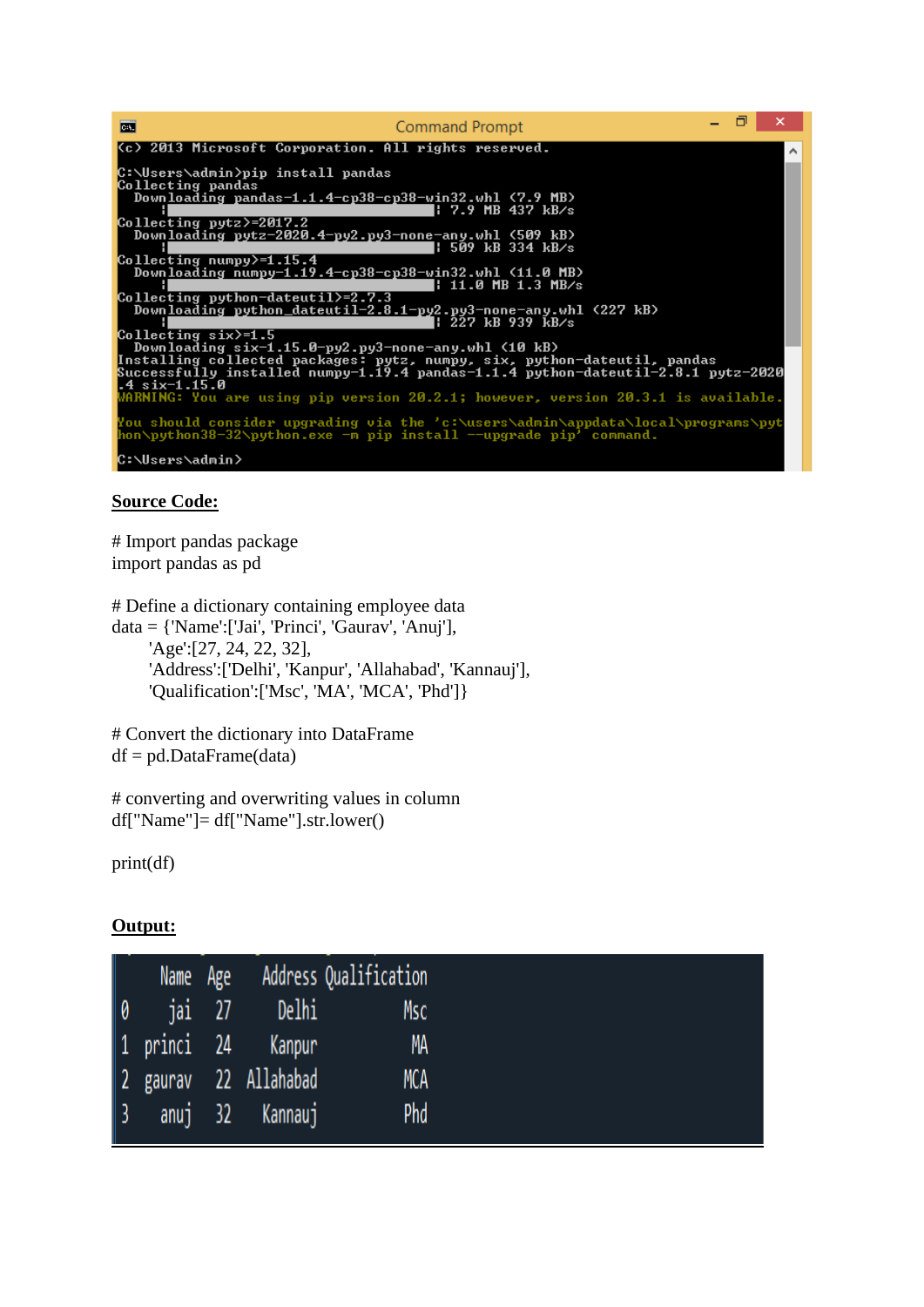**15.Given a page of text. Count the number of occurrences of each latter (Assume case insensitivity and don't consider special characters). Draw a histogram to represent the same print("The Total Number of characters with frequecies:\n",freqs)**

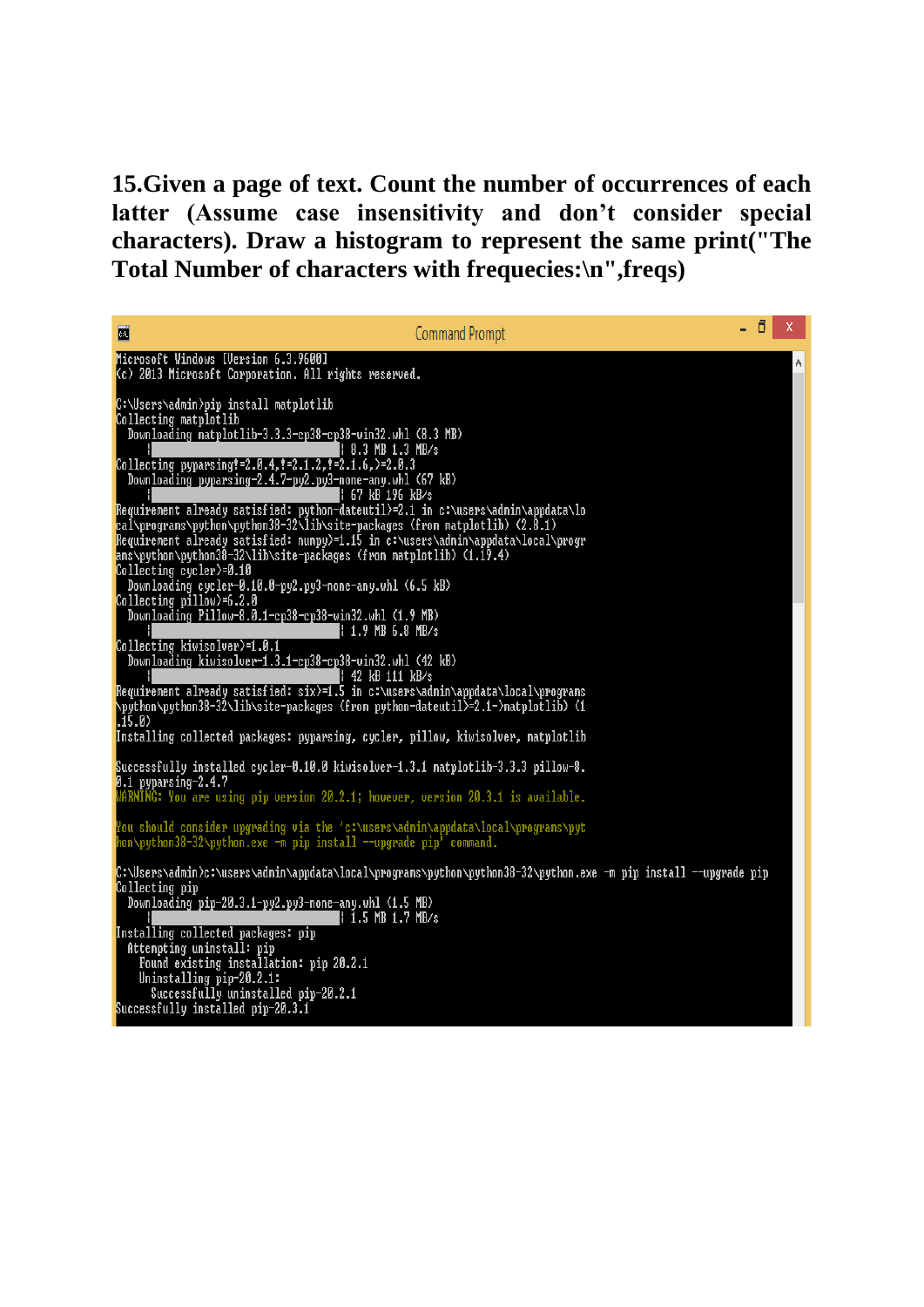| <b>BU</b>                                                                                                                                                          | <b>Command Prompt</b>                                                                                                                                                                                                                                                                                                                                                                                                                                                                                                                                                                                                                                        | Θ<br>×                          |
|--------------------------------------------------------------------------------------------------------------------------------------------------------------------|--------------------------------------------------------------------------------------------------------------------------------------------------------------------------------------------------------------------------------------------------------------------------------------------------------------------------------------------------------------------------------------------------------------------------------------------------------------------------------------------------------------------------------------------------------------------------------------------------------------------------------------------------------------|---------------------------------|
| C:\Users\admin>pip install matplotlib==3.0.3<br>Collecting matplotlib==3.0.3<br>  Down <u>loading matplotlib-3.0.3.tar.gz (</u> 36 <sub>:</sub> 6 <sub>.</sub> MB) | 1 36.6 MB 35 kB/s                                                                                                                                                                                                                                                                                                                                                                                                                                                                                                                                                                                                                                            |                                 |
|                                                                                                                                                                    |                                                                                                                                                                                                                                                                                                                                                                                                                                                                                                                                                                                                                                                              |                                 |
|                                                                                                                                                                    |                                                                                                                                                                                                                                                                                                                                                                                                                                                                                                                                                                                                                                                              |                                 |
|                                                                                                                                                                    |                                                                                                                                                                                                                                                                                                                                                                                                                                                                                                                                                                                                                                                              |                                 |
| install                                                                                                                                                            | could pot                                                                                                                                                                                                                                                                                                                                                                                                                                                                                                                                                                                                                                                    |                                 |
| mhu 11                                                                                                                                                             | could pot                                                                                                                                                                                                                                                                                                                                                                                                                                                                                                                                                                                                                                                    |                                 |
|                                                                                                                                                                    |                                                                                                                                                                                                                                                                                                                                                                                                                                                                                                                                                                                                                                                              |                                 |
|                                                                                                                                                                    | un-time loading from Puthon Tcl $\angle$<br>allingi                                                                                                                                                                                                                                                                                                                                                                                                                                                                                                                                                                                                          |                                 |
|                                                                                                                                                                    | oing due to configuration                                                                                                                                                                                                                                                                                                                                                                                                                                                                                                                                                                                                                                    |                                 |
|                                                                                                                                                                    |                                                                                                                                                                                                                                                                                                                                                                                                                                                                                                                                                                                                                                                              |                                 |
|                                                                                                                                                                    |                                                                                                                                                                                                                                                                                                                                                                                                                                                                                                                                                                                                                                                              |                                 |
| <b>CENT</b>                                                                                                                                                        | <b>Command Prompt</b>                                                                                                                                                                                                                                                                                                                                                                                                                                                                                                                                                                                                                                        | $\Box$<br>$\mathbb{R}^{\times}$ |
| ages (3.3.3)                                                                                                                                                       | C:\Users\admin>pip_install --upgrade_matplotlib<br>Requirement already satisfied: matplotlib_in c:\users\admin\appdata\local\programs\python\python38-32\lib\site-pack<br>syes \\ocal_<br>ckages \from matplotlib) \6.10.09<br>ckages \from matplotlib) \6.10.09<br>Requirement already satisfied: pillow>=6.2.0 in c:\users\admin\appdata\local\programs\python\python38-32\lib\site-pa<br>Requirement already sati<br>ackages (from matplotlib) (8.0.1)<br>Requirement already satisfied: six in c:\users\admin\appdata\local\programs\python\python38-32\lib\site-p<br>Requirement already satisfied: humpy>=1.15 in c:\users\admin\appdata\local\program |                                 |

#### **Steps for Installing matplotlib module**

- 1. Go to command prompt in windows
- **2.** Type **pip install matplotlib**
- **3.** Type **pip install matplotlib==3.0.3**
- **4.** Type **pip install --upgrade matplotlib**

#### **words.txt (Input File)**

India is my country and all Indians are my brothers and sisters. I love my country and I am proud of its rich and varied heritage. I shall always strive to be worthy of it. I shall give respect to my parents, teachers and elders and treat everyone with courtesy. To my country and my people, I pledge my devotion. In their well being and prosperity alone, lies my happiness.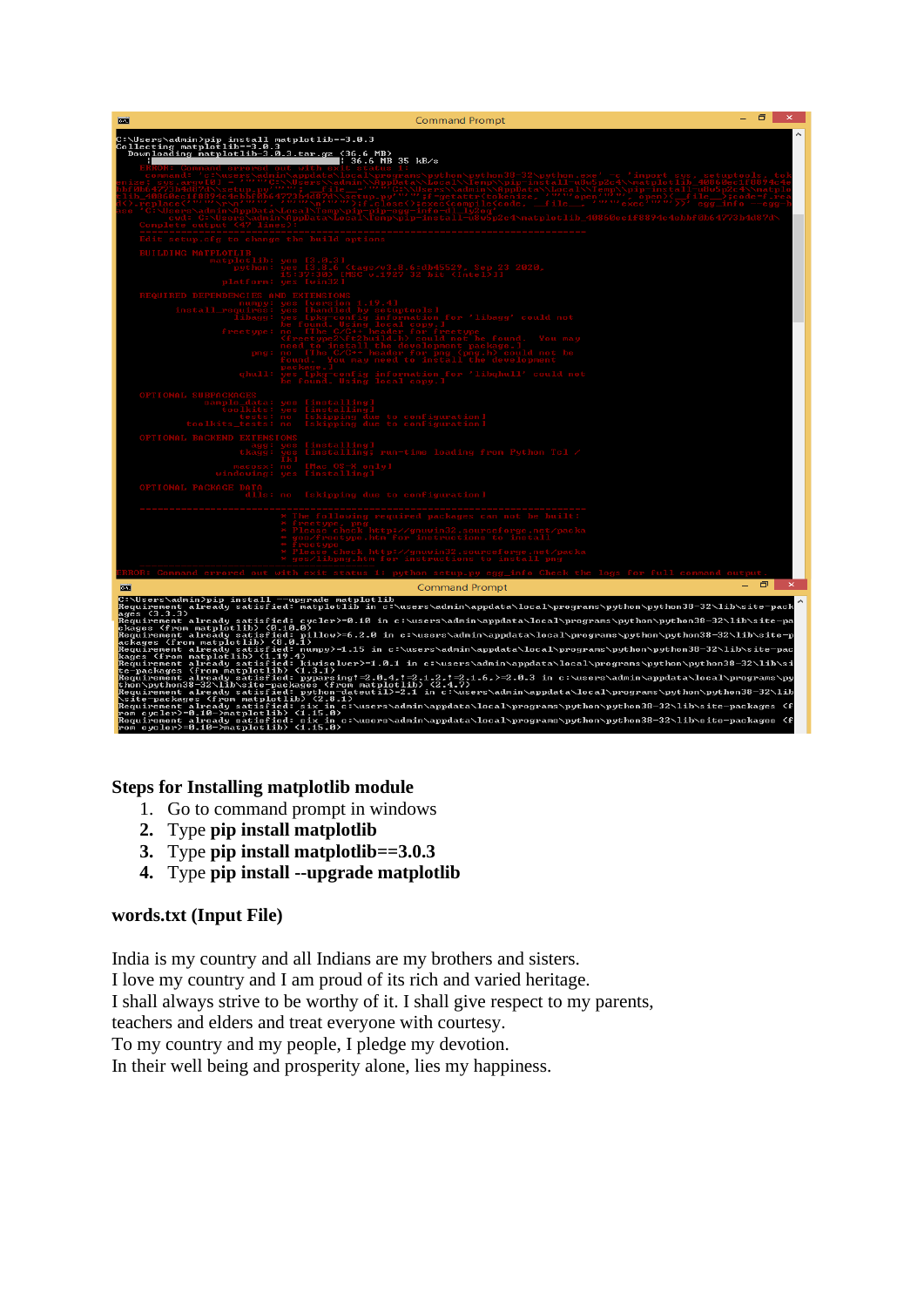## **Source Code:**

freqs =  $\{ \}$ print("The file contents is as follows:") with open('words.txt') as f: for line in f: for char in line: print(char) if char in freqs:  $freqs[char] += 1$  else:  $freqs[char] = 1$ print("The Total Number of characters with frequecies:\n",freqs)



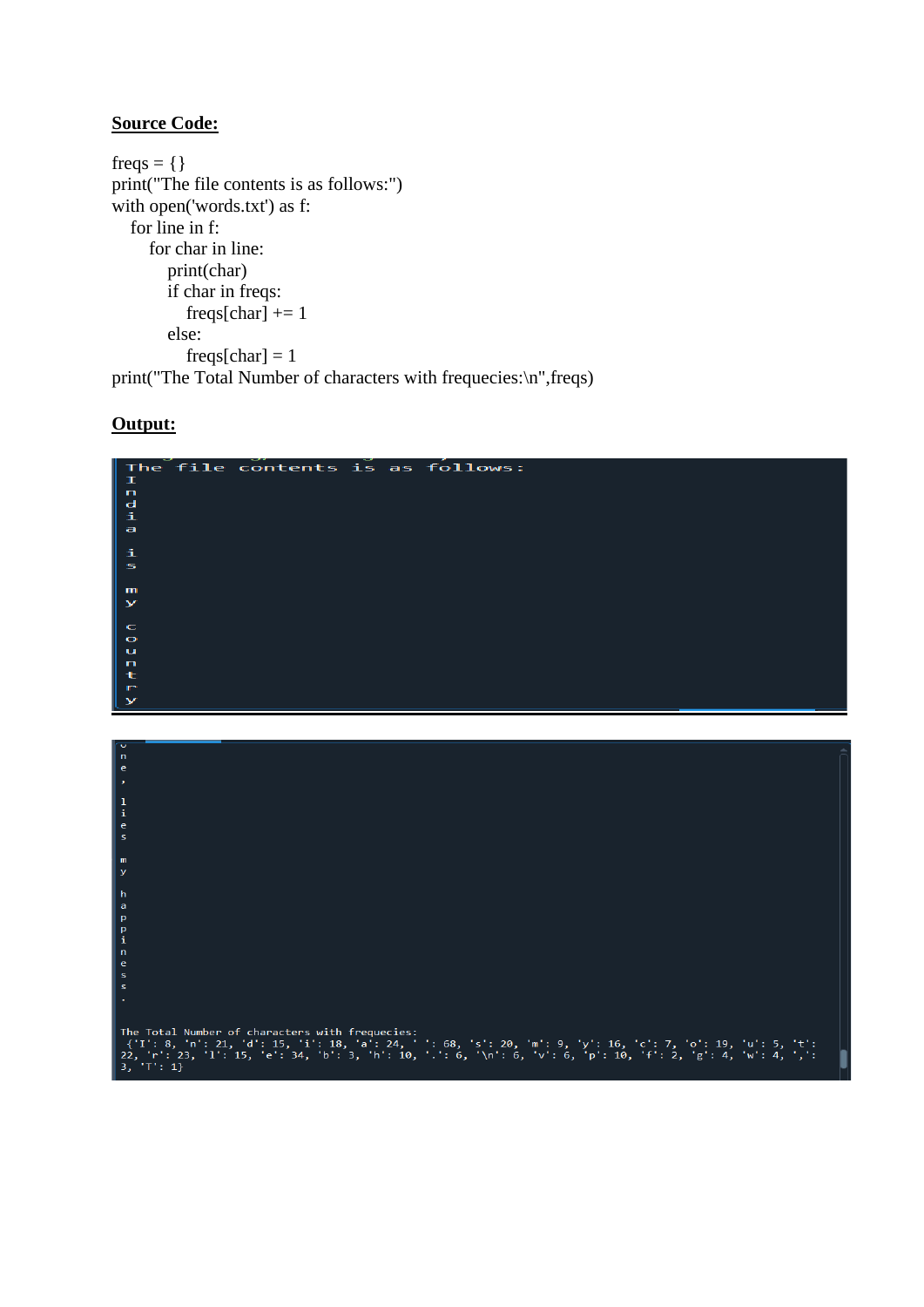**16. Write program which performs the following operations on list's. Don't use built-in functions**

- **a) Updating elements of a list**
- **b) Concatenation of list's**
- **c) Check for member in the list**
- **d) Insert into the list**
- **e) Sum the elements of the list**
- **f) Push and pop element of list**
- **g) Sorting of list**
- **h) Finding biggest and smallest elements in the list**
- **i) Finding common elements in the list**

## **Source Code:**

a) Updating elements of a list

## # Insert

 $a = \lceil \rceil$  $b = \lceil \rceil$  $a = [int(item) for item in input("Enter the list elements using spacebar:").split()$  $a1 = len(a)$ pos=int(input("Enter the position to insert the element into the list:")) c=[int(input("Enter the element to insert:"))] pos=pos-1 if pos>=a1: print("The position is out of range") else: print("The Inserted element is:",a[pos]) print("The updated list is:")  $b=a[0:pos]+c+a[pos:]$ print(b)

```
Enter the list elements using spacebar: 1 2 3 4 5 6 7 8 9
Enter the position to insert the element into the list:2
Enter the element to insert:5
The Inserted element is: 2
The updated list is:
[1, 5, 2, 3, 4, 5, 6, 7, 8, 9]
```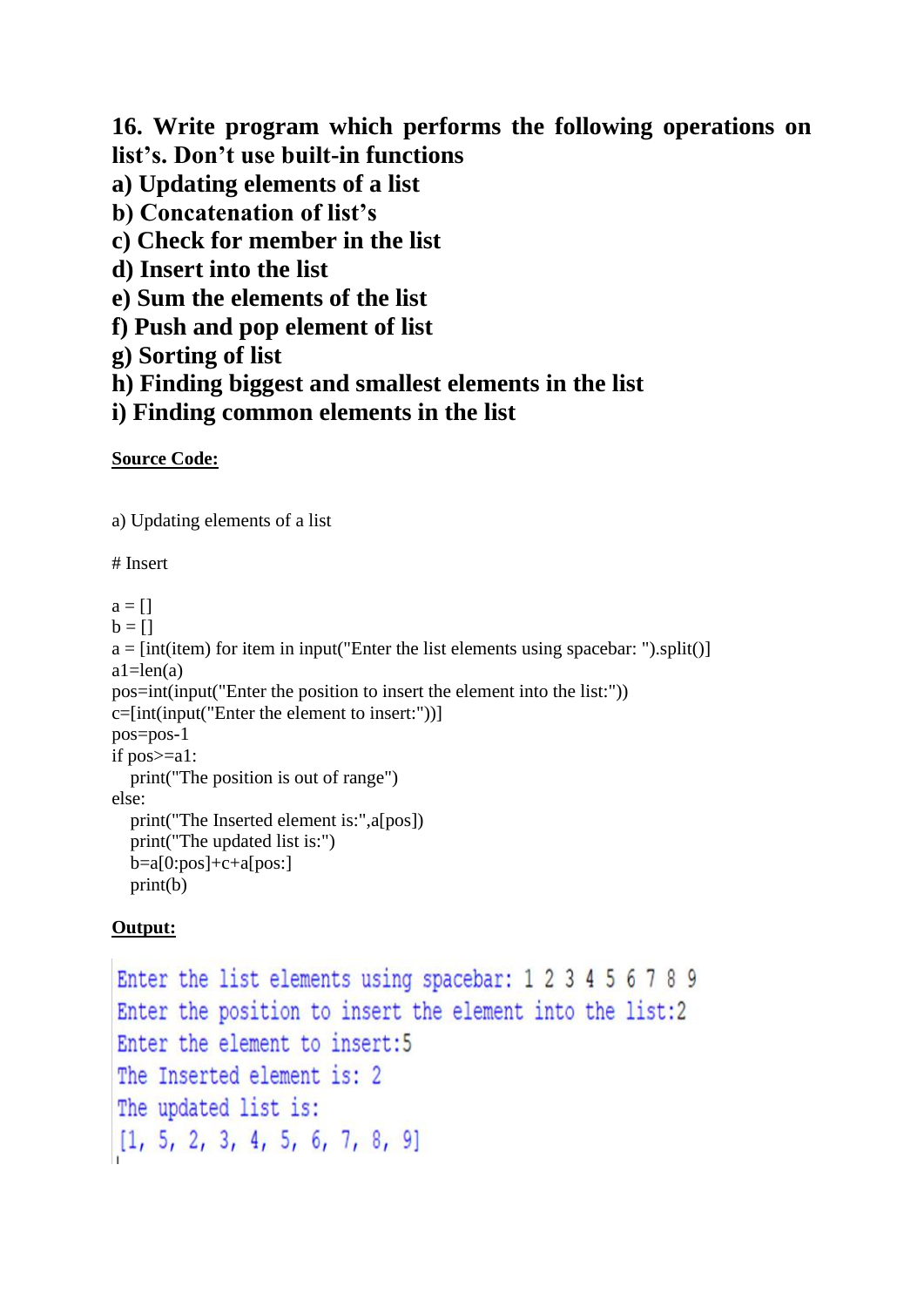# Delete

 $a = []$  $b = \lceil \rceil$  $a = [int(item) for item in input("Enter the list elements using spacebar:").split()$  $a1 = len(a)$ pos=int(input("Enter the position to delete from the list :")) pos=pos-1 if pos>=a1: print("The position is out of range") else: print("The deleted element is:",a[pos]) print("The updated list after deletion is:")  $b=a[0:pos]+a[pos+1:]$ print(b)

## **Output:**

Enter the list elements using spacebar: 1 2 3 4 5 6 7 8 9 Enter the position to delete from the list :4 The deleted element is: 4 The updated list after deletion is:  $[1, 2, 3, 5, 6, 7, 8, 9]$ 

#b) Concatenation of list's

```
a = \lceil \rceilb = \lceil \rceila = [int(item) for item in input("Enter the elements using spacebar for first list items :").split()b = [int(item) for item in input("Enter the elements using spacebar for Second list items :").split()]
c=a+bprint("List 1 is:",a)
print("List 2 is:",b)
print("The concatinated list is :",c)
```
-----

```
novinni, v./buo
Enter the elements using spacebar for first list items : 1 2 3 4
Enter the elements using spacebar for Second list items : 5 6 7 8
List 1 is: [1, 2, 3, 4]
List 2 is: [5, 6, 7, 8]
The concatinated list is: [1, 2, 3, 4, 5, 6, 7, 8]
```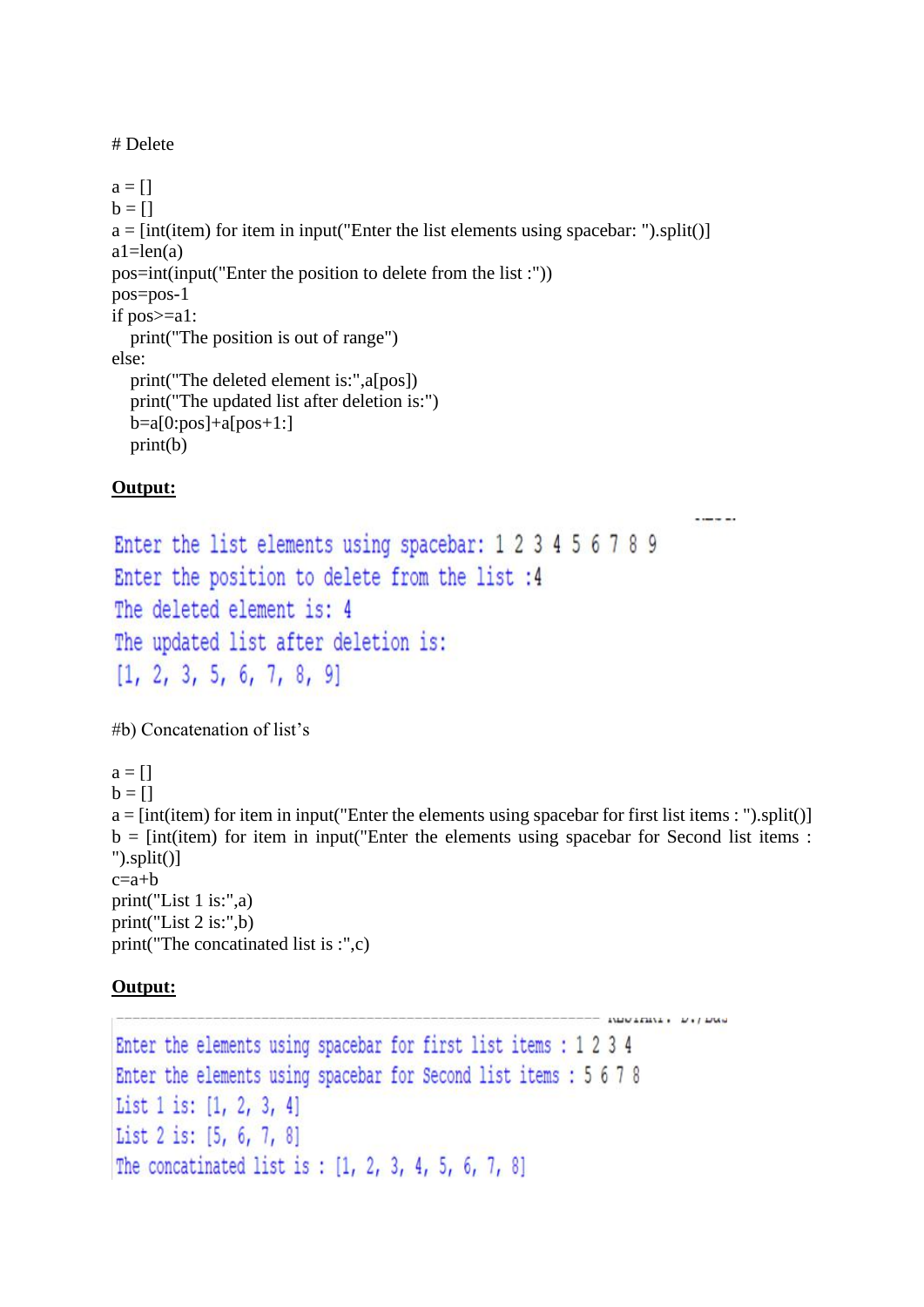#c) Check for member in the list

```
a = [int(item) for item in input("Enter the list elements using spacebar:").split()key=int(input("Enter the element for searching:"))
print("The Given List is:",a)
def common data(lis,k):
  f=0 # traverse in the 1st list 
  for x in range(0, len(lis)):
     if \text{lis}[\text{x}] == \text{k}:
        f=1print("The searched element is present in the location:",x+1)
  if f == 0:
      print("The entered element is not in the list")
common data(a,key)
```
## **Output:**

```
Enter the list elements using spacebar: 1 2 3 4 5 6 7 8 9
Enter the element for searching: 6
The Given List is: [1, 2, 3, 4, 5, 6, 7, 8, 9]
The searched element is present in the location: 6
```
--- 1

#d) Insert into the list

```
a = []b = \lceil \rceila = [int(item) for item in input("Enter the list elements using spacebar:").split()a1 = len(a)pos=int(input("Enter the position to insert the element into the list:"))
c=[int(input("Enter the element to insert:"))]
pos=pos-1
if pos>=a1:
   print("The position is out of range")
else:
   print("The Inserted element is:",a[pos])
   print("The updated list is:")
  b=a[0:pos]+c+a[pos:] print(b)
```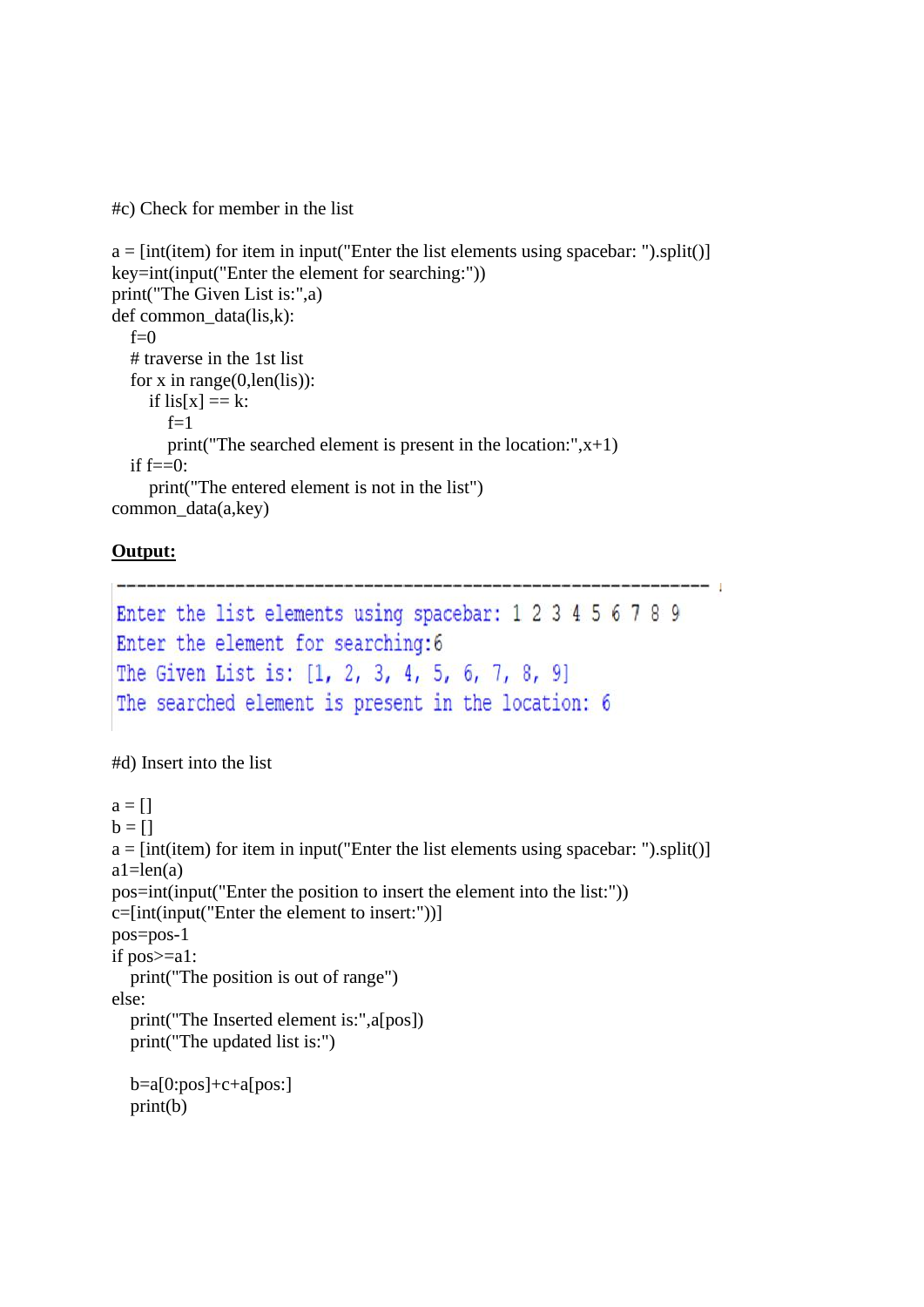```
=====Enter the list elements using spacebar: 1 2 3 4 5 6 7 8
Enter the position to insert the element into the list:5
Enter the element to insert:9
The Inserted element is: 5
The updated list is:
[1, 2, 3, 4, 9, 5, 6, 7, 8]
```
#e) Sum the elements of the list

 $a = \lceil \rceil$  $a = [int(item) for item in input("Enter the list elements using spacebar:").split()$ def add(): total=0 for x in a: total+=x return total print("The Given List is:",a) print("The Sum of elements in the list is:",add())

## **Output:**

```
Enter the list elements using spacebar : 1 2 3 4 5 6
The Given List is: [1, 2, 3, 4, 5, 6]
The Sum of elements in the list is: 21
```
#f) Push and pop element of list

#pop

 $a = \Pi$  $b = \Pi$  $a = [int(item) for item in input("Enter the list elements using spacebar:").split()$  $a1 = len(a)$ pos=int(input("Enter the position to pop from the list:")) pos=pos-1 if pos>=a1: print("The position is out of range") else: print("The popped element is:",a[pos]) print("the updated list after pop is:")  $b=a[0:pos]+a[pos+1:]$ print(b)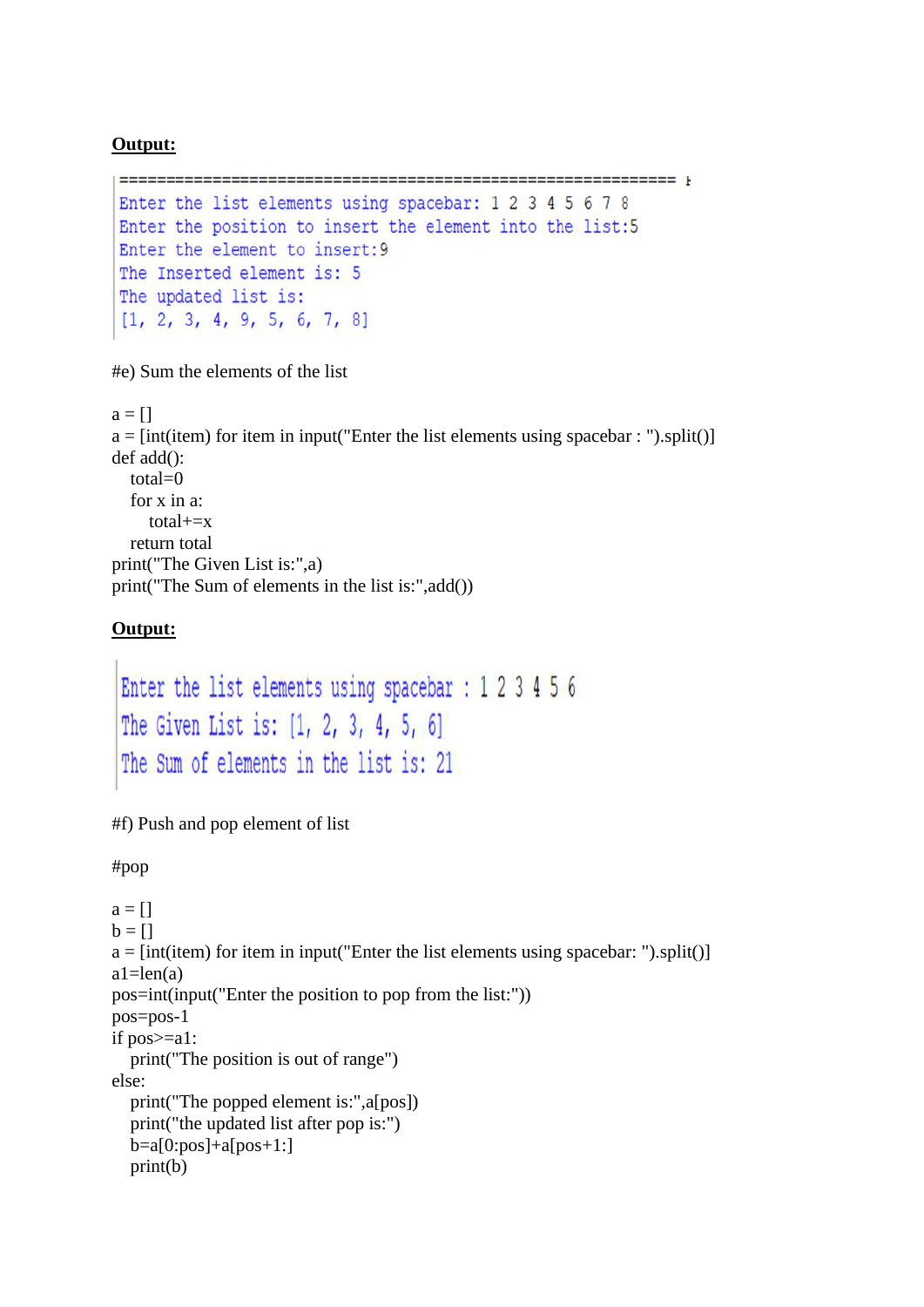```
Enter the list elements using spacebar: 2 3 4 5 6 7 8
Enter the position to pop from the list:3
The popped element is: 4
the updated list after pop is:
[2, 3, 5, 6, 7, 8]
```
# Push

 $a = []$  $b = \lceil \rceil$  $a = [int(item) for item in input("Enter the list elements using spacebar:").split()$  $a1 = len(a)$ pos=int(input("Enter the position to push in the list:")) c=[int(input("Enter the element to push:"))] pos=pos-1 if pos>=a1: print("The position is out of range") else: print("The pushed element is:",a[pos]) print("The updated list is:")  $b=a[0:pos]+c+a[pos:]$ print(b)

## **Output:**

```
Enter the list elements using spacebar: 6 5 8 4 2 3 9 1 5
Element After Sorting List in Ascending Order is: [1, 2, 3, 4, 5, 5, 6, 8, 9]
```
#g) Sorting of list

 $a = [int(item) for item in input("Enter the list elements using spacebar:").split()$ 

```
for i in range (len(a)):
  for j in range(i + 1, len(a)):
     if(a[i] > a[j]):
        temp = a[i]a[i] = a[i]
```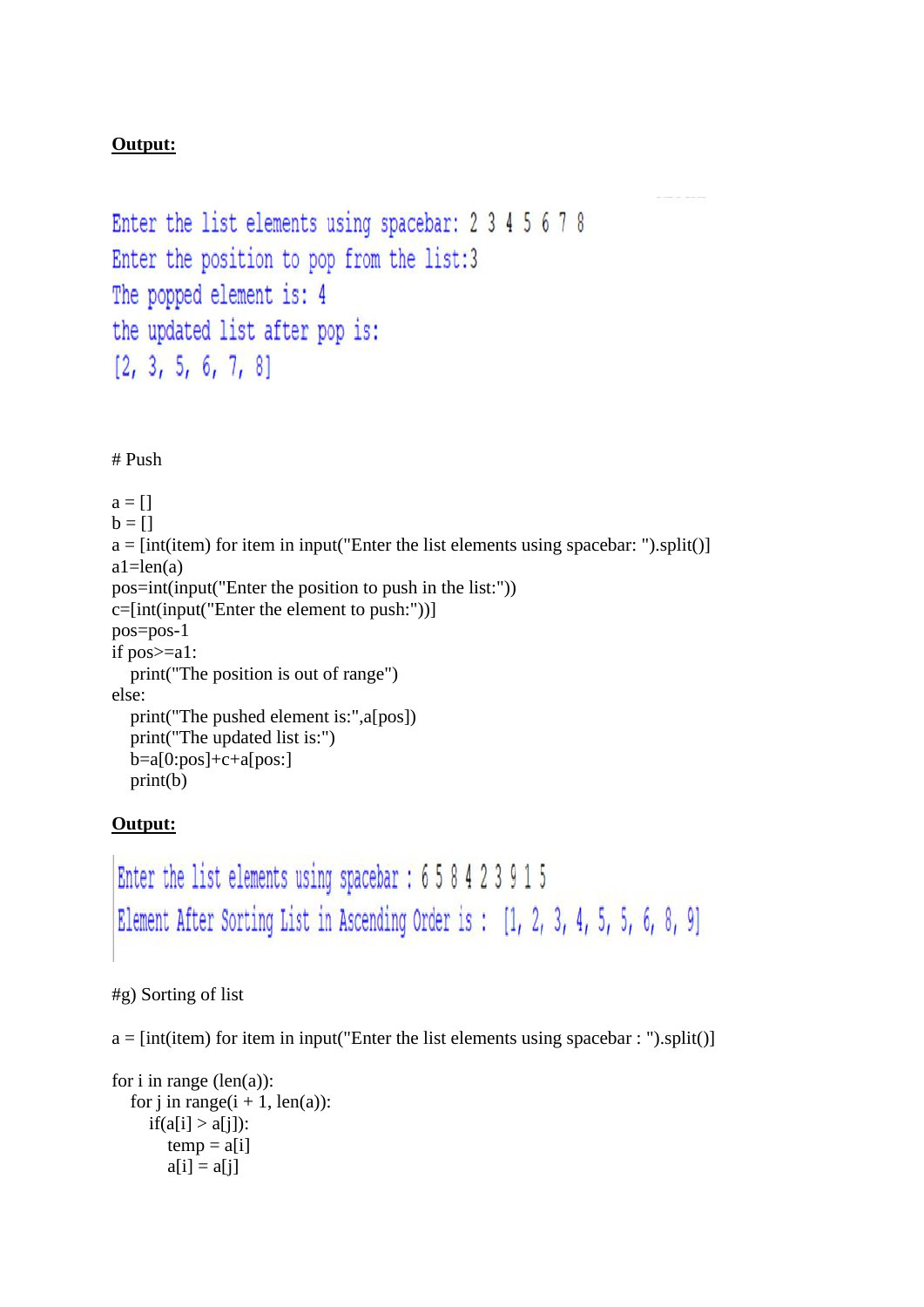$a[j] = temp$ 

print("Element After Sorting List in Ascending Order is : ", a)

#### **Output:**

```
Enter the list elements using spacebar: 1 3 2 5 6 7 4 8
The Biggest element in the list: 8
The Smallest element in the list: 1
```
#h) Finding biggest and smallest elements in the list

 $a = [int(item) for item in input("Enter the list elements using spacebar:").split()$ 

```
for i in range (len(a)):
  for j in range(i + 1, len(a)):
     if(a[i] > a[i]):
        temp = a[i]a[i] = a[i]a[i] = temp
```
print("The Biggest element in the list:",a[len(a)-1]) print("The Smallest element in the list:",a[0])

## **Output:**

Enter the list elements using spacebar: 1 3 4 5 2 7 6 8 9 The Biggest element in the list: 9 The Smallest element in the list: 1

#i) Finding common elements in the list

```
def common_data(list1, list2):
  f=0 count=0
   # traverse in the 1st list 
   for x in list1: 
      # traverse in the 2nd list 
      for y in list2: 
         # if one common 
        if x == y:
           f=1
```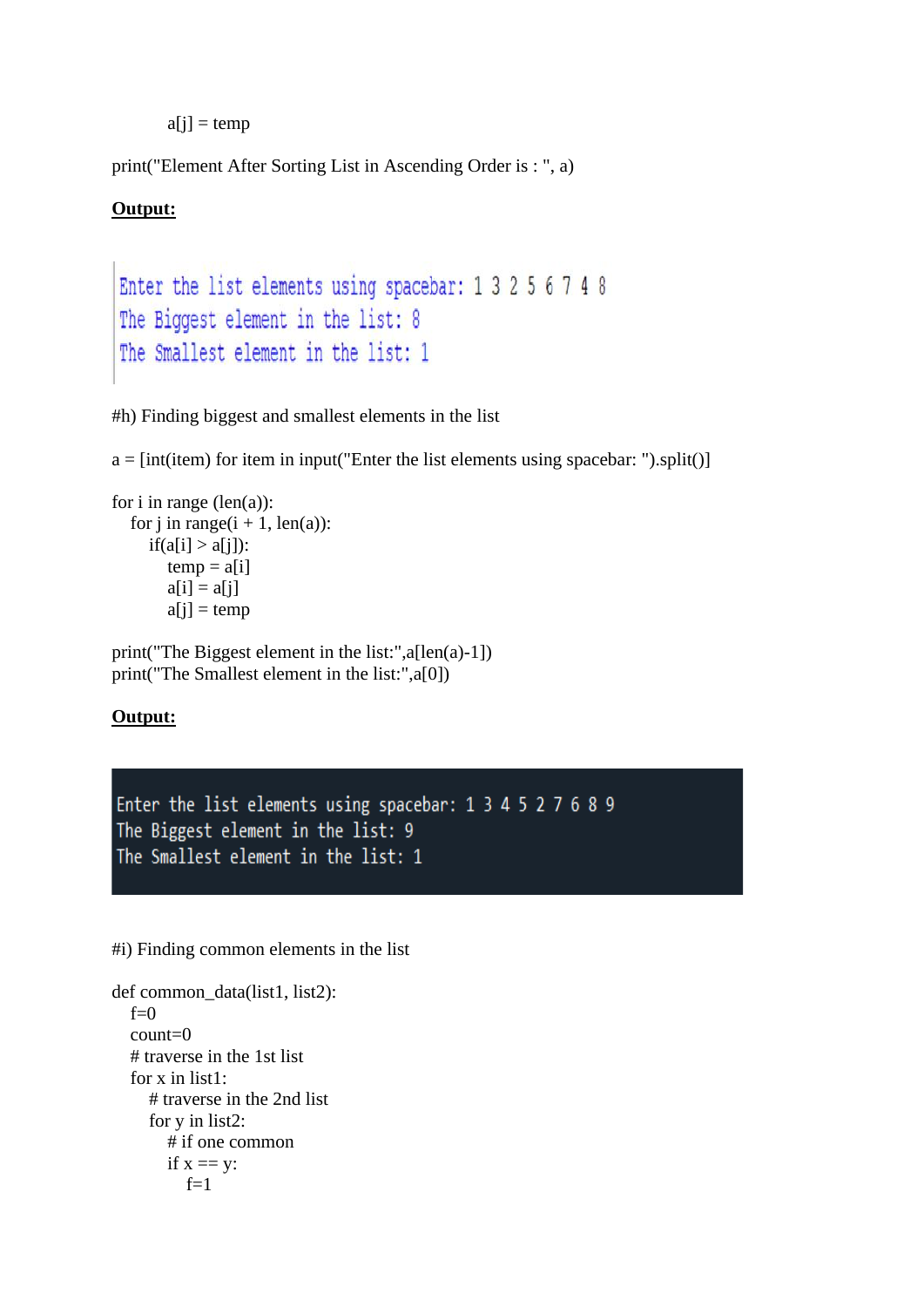```
count+=1 if(count==1):
             print("The common element in both the list are:")
          print(x)if(f == 0): print("There is no common element in both the lists")
a = [int(item) for item in input("Enter the elements for first list items using spacebar:").split()b = \text{int}(item) for item in input "Enter the elements for Second list items using spacebar :
").split()] 
print("The Given List1:",a)
print("The Given List2:",b)
common data(a,b)
```

```
Enter the elements for first list items using spacebar: 2 4 3 5 6 1 8 9 5
Enter the elements for Second list items using spacebar: 5 4 3 2 7 6 9 8
The Given List1: [2, 4, 3, 5, 6, 1, 8, 9, 5]
The Given List2: [5, 4, 3, 2, 7, 6, 9, 8]
The common element in both the list are:
\overline{2}\overline{4}\overline{3}\overline{5}6\phantom{1}68
9
\overline{5}
```
## **17.Write a program to count the number of vowels in a word.**

## **Source Code:**

```
string 1 = input('Enter the string :')vowels = 0string = string1.lower()for i in range(0, len(string)):
  if(string[i] == 'a' or string[i] == 'e' or string[i] == 'i'or string[i] == 'o' or string[i] == 'u'):
     vowels = vowels + 1print('The Given String:\n',string1)
print('Total number of Vowels are:',vowels)
```

```
Enter the string: What we think, we become.
The Given String:
What we think, we become.
Total number of Vowels are:
                            7
```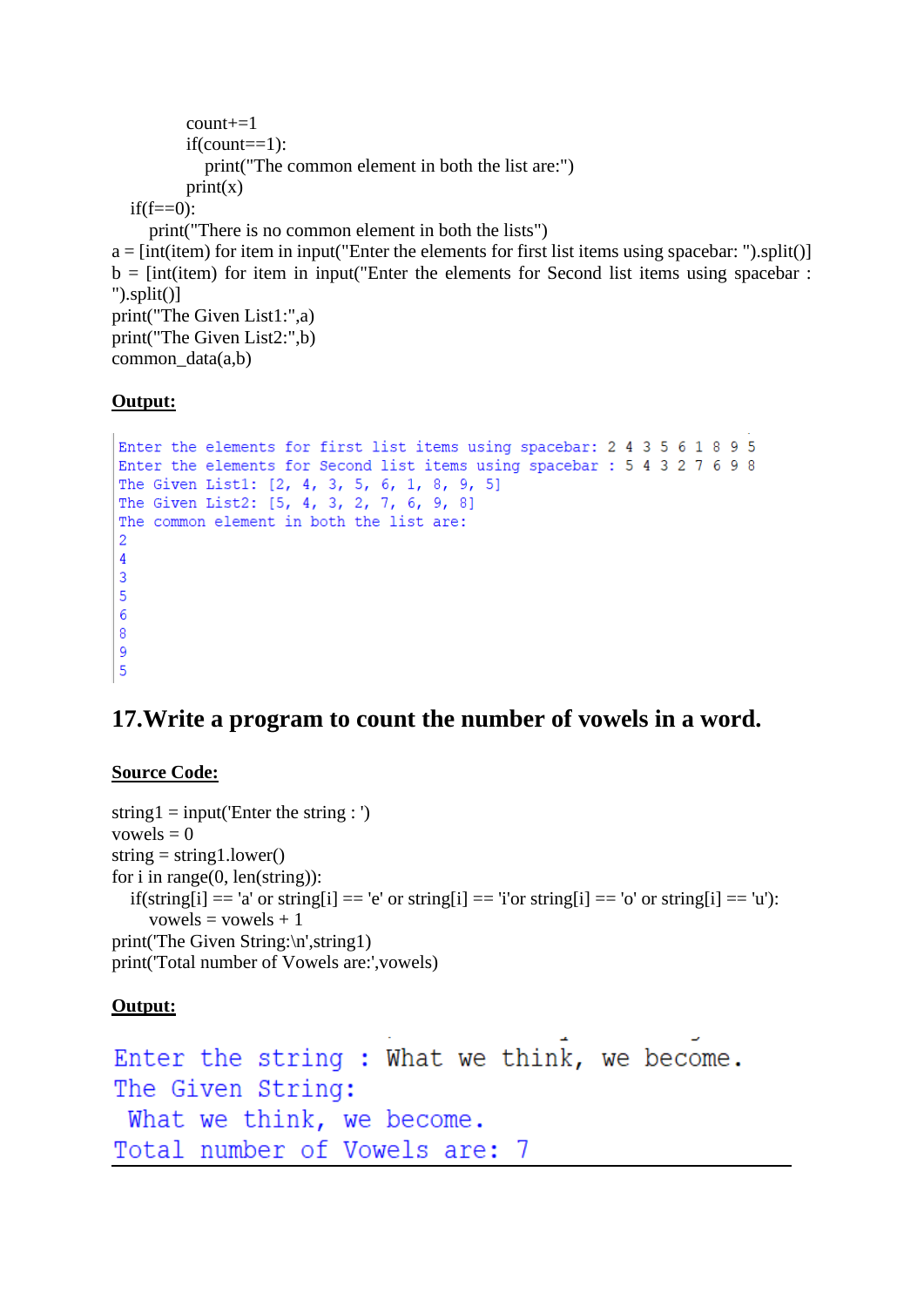# **18. Write a program that reads a file, breaks each line into words, strips whitespace and punctuation from the words, and converts them to lowercase.**

## **Source Code:**

```
import string
print ("The list of punctutation marks are:",string.punctuation)
from string import punctuation, whitespace
```

```
book = 'words.txt'
```

```
with open(book, 'r') as fd:
  words = fd.read().split()
```

```
#remove punctuation, whitespace, uppercase
def clean(word):
  cleansed = " for char in word:
      if ((char in punctuation) or (char in whitespace)):
        pass
     else:
       cleansed += char.lower() print(cleansed)
   return cleansed
```
print ("{} has {} 'words'".format(book, len([clean(word) for word in words])))

```
Output:<br>
The list of punctutation marks are: \frac{1}{100}<br>
\frac{1}{100}<br>
\frac{1}{100}<br>
\frac{1}{100}<br>
country<br>
country<br>
and<br>
and<br>
and<br>
and<br>
and<br>
my<br>
brothers<br>
ing<br>
brothers<br>
ing<br>
brothers<br>
ing<br>
ing<br>
ing<br>
ing<br>
ing<br>
ing<br>
ing<br>
i
 nove<br>my<br>country<br>and<br>i
```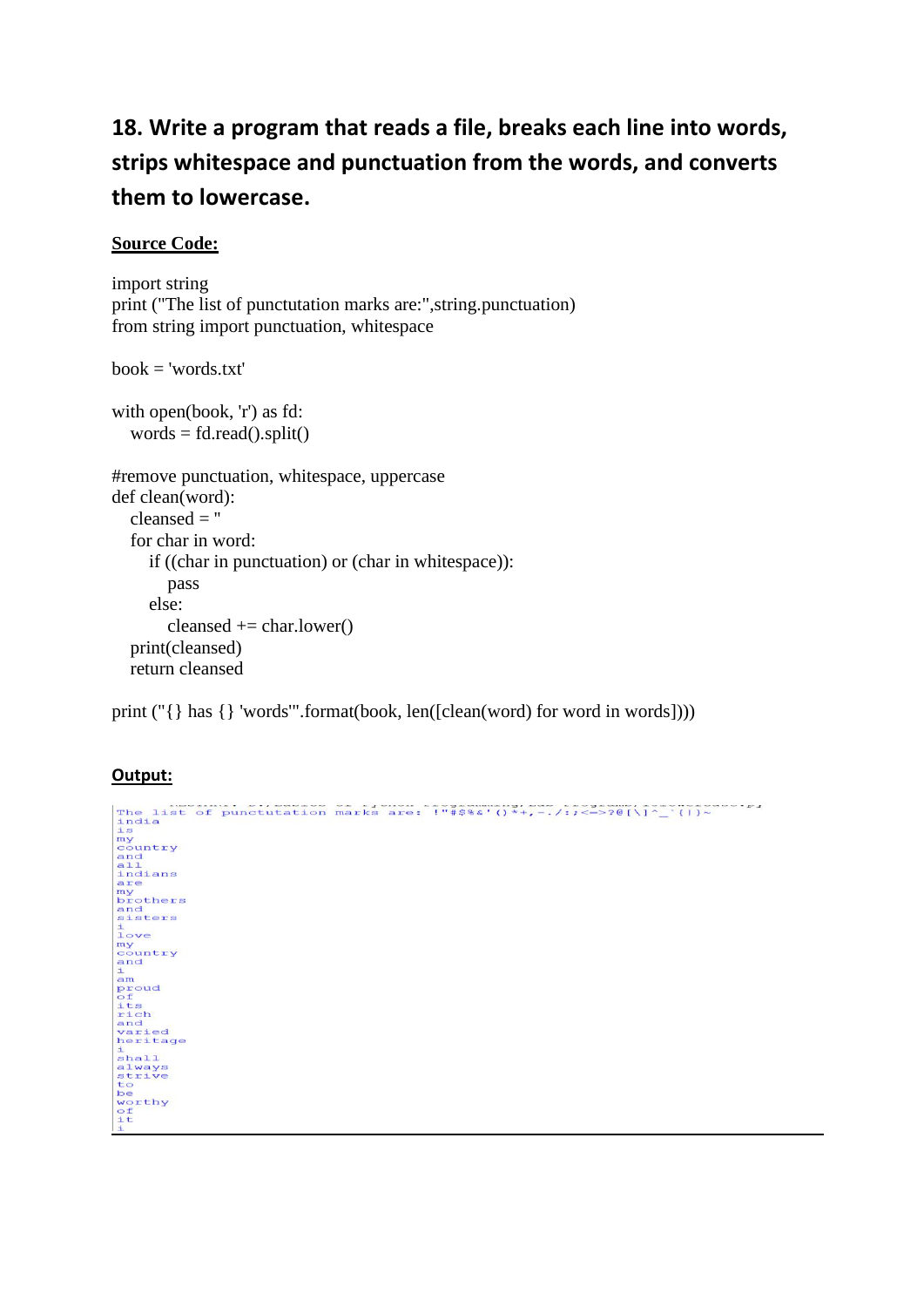|            | 'words' |
|------------|---------|
| prosperity | has 70  |

# **19. Consider turtle object. Write functions to draw triangle, rectangle, polygon, circle and sphere. Use object oriented approach.**

#### **Source Code:**

import turtle bob=turtle.Turtle() def polygon(t, sides, length): angle = 360.0 / sides #Float value at Numerator for i in range(sides): t.fd(length) t.lt(angle) turtle.delay(40) bob.color("black") polygon(bob, sides=3, length=100) #Triangle as keyword arguments bob.color("violet") polygon(bob, 4, 100)#Square bob.color("blue") polygon(bob, 5, 100)#Pentagon bob.color("red") polygon(bob, 6, 100)#Hexagon bob.color("green") polygon(bob, 7, 100)#Septagon bob.color("brown") polygon(bob, 8, 100)#Octagon bob.color("red") polygon(bob, 50, 10)#Octagon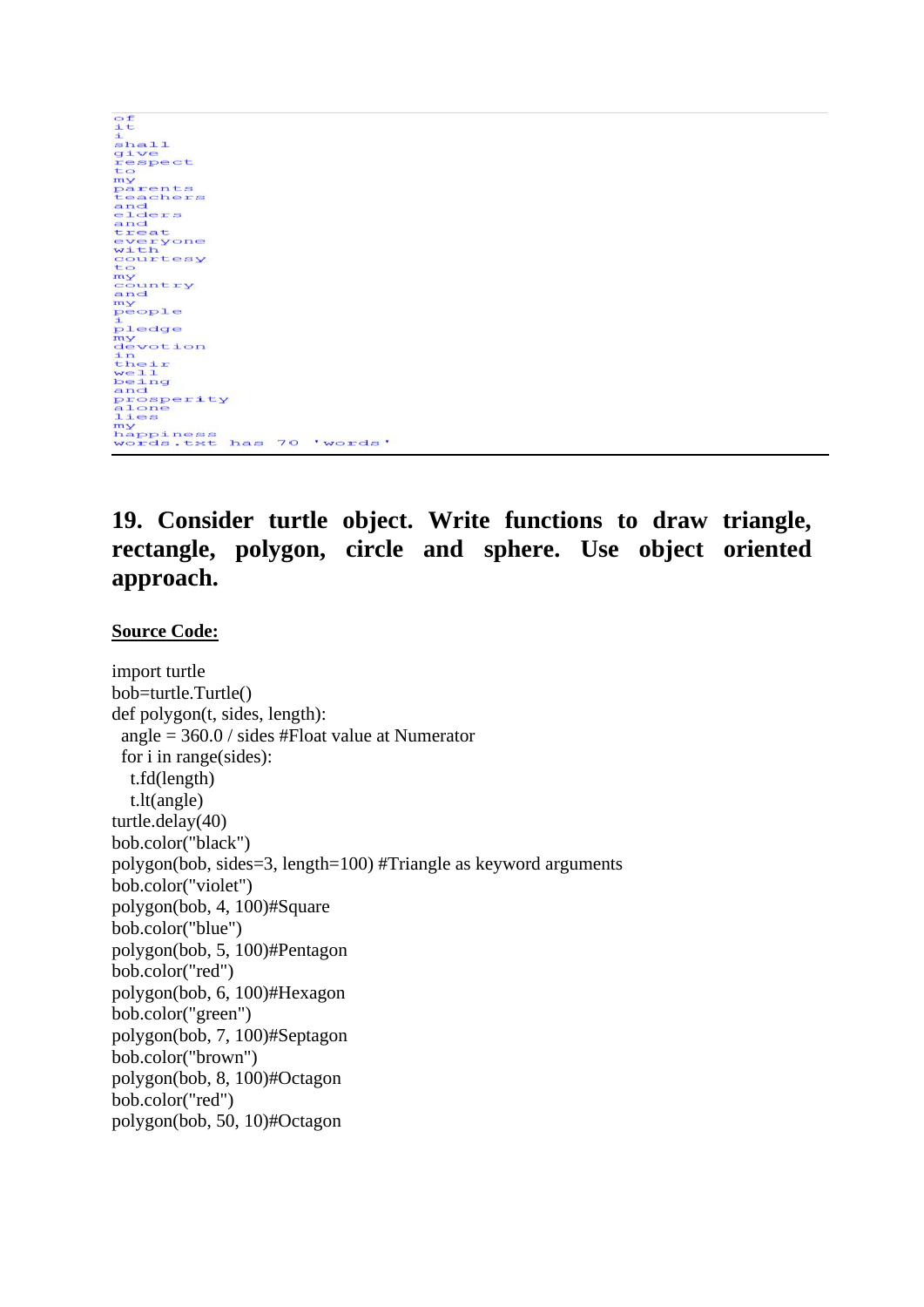

# **20. Write a program illustrating the object oriented features supported by Python.**

## **Source Code:**

class parrot: species="bird" def \_\_init\_\_(s,name,age): s.name=name s.age=age blu=parrot("blu",10) woo=parrot("woo",15) print("blu is a {}".format(blu.\_\_class\_\_.species)) print("woo is a  $\{$  {'".format(woo.\_\_class\_\_.species)) print("{} is {} years old".format(blu.name,blu.age)) print("{} is {} years old".format(woo.name,woo.age))

|  | blu is a bird       |  |  |  |  |  |
|--|---------------------|--|--|--|--|--|
|  | woo is a bird       |  |  |  |  |  |
|  | blu is 10 years old |  |  |  |  |  |
|  | woo is 15 years old |  |  |  |  |  |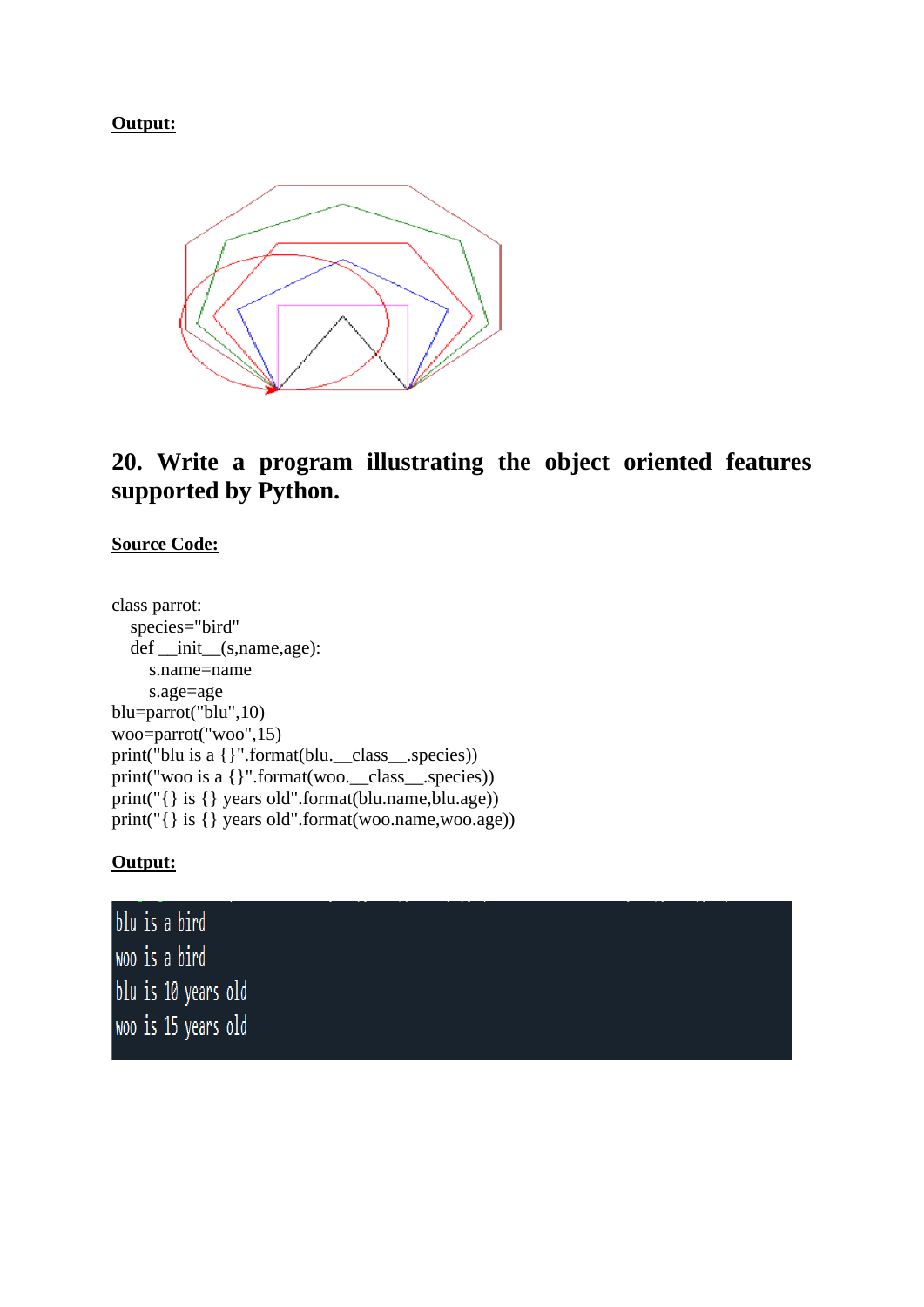# **21. Design a Python script using the Turtle graphics library to construct a turtle bar chart representing the grades obtained by N students read from a file categorizing them into distinction, first class, second class, third class and failed.**

## **Source Code:**

import turtle as t destinction,first,second,third,fail=0,0,0,0,0  $t.up()$ t.goto(-300,0) t.down() t.lt(90) t.fd(100) t.write(str("y axis")) t.bk(100) t.rt(90) t.fd(500) t.write(str("x axis")) t.bk(500) def drawbar(height,marks): t.fd(20) t.fillcolor("red") t.begin\_fill() t.left(90) t.forward(height) t.write(str(marks)) t.right(90) t.forward(70) t.write(str(height)) t.right(90) t.forward(height) t.left(90) t.end\_fill()  $a=$ [] mark=["destinction:","first class:","second class:","third class: ","fail:"] for line in open("python.txt","r"):  $b=int(line[5:])$  a.append(b) print(a) for i in a: if(i $>=$ 80): destinction+=1  $\text{elif}(i)=70$ :  $first+=1$ elif( $i>=60$ ): second+=1  $\text{elif}(i)=50$ : third+=1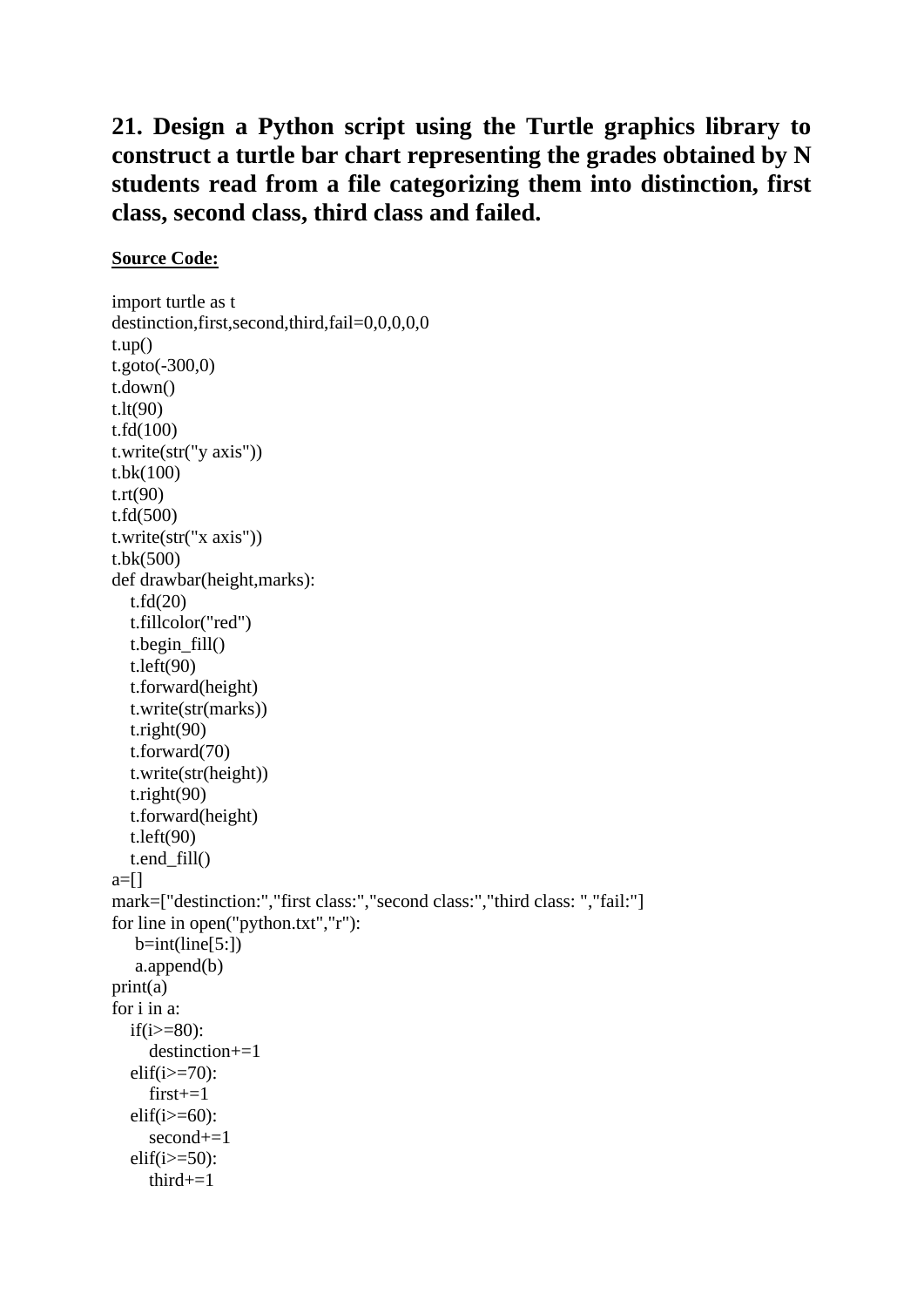```
 else:
    fail+=1drawbar(destinction,mark[0])
drawbar(first,mark[1])
drawbar(second,mark[2])
drawbar(third,mark[3])
drawbar(fail,mark[4])
```
======== RESTART: D:/Basics of Python Programming/Lab Programs/graph.py ======== [80, 68, 64, 80, 68, 64, 80, 68, 64, 80, 68, 64, 80, 68, 64, 80, 68, 64, 80, 68, 6 4, 80, 68, 64, 80, 68, 64, 80, 68, 64, 80, 68, 64, 80, 68, 64, 88, 88, 88, 88, 88,  $, 75, 75, 75]$ 



# **22. Design a Python script to determine the difference in date for given two dates in YYYY:MM:DD format(0 <= YYYY <= 9999, 1**   $\epsilon$  = MM  $\epsilon$  = 12, 1  $\epsilon$  = DD  $\epsilon$  = 31) following the leap year rules.

#### **Source Code:**

from datetime import datetime  $day1 = input("enter the date in this format (yyy;mm:dd)")$  $day2 = input("enter the date in this format (vyvy:mm:dd)")$  $day1 = datetime.strptime/day1, '%Y: %m: %d').date()$  $day2 = datetime.strptime/day2, '%Y$ :%m:%d').date()  $diff = day2 - day1$ print (diff.days)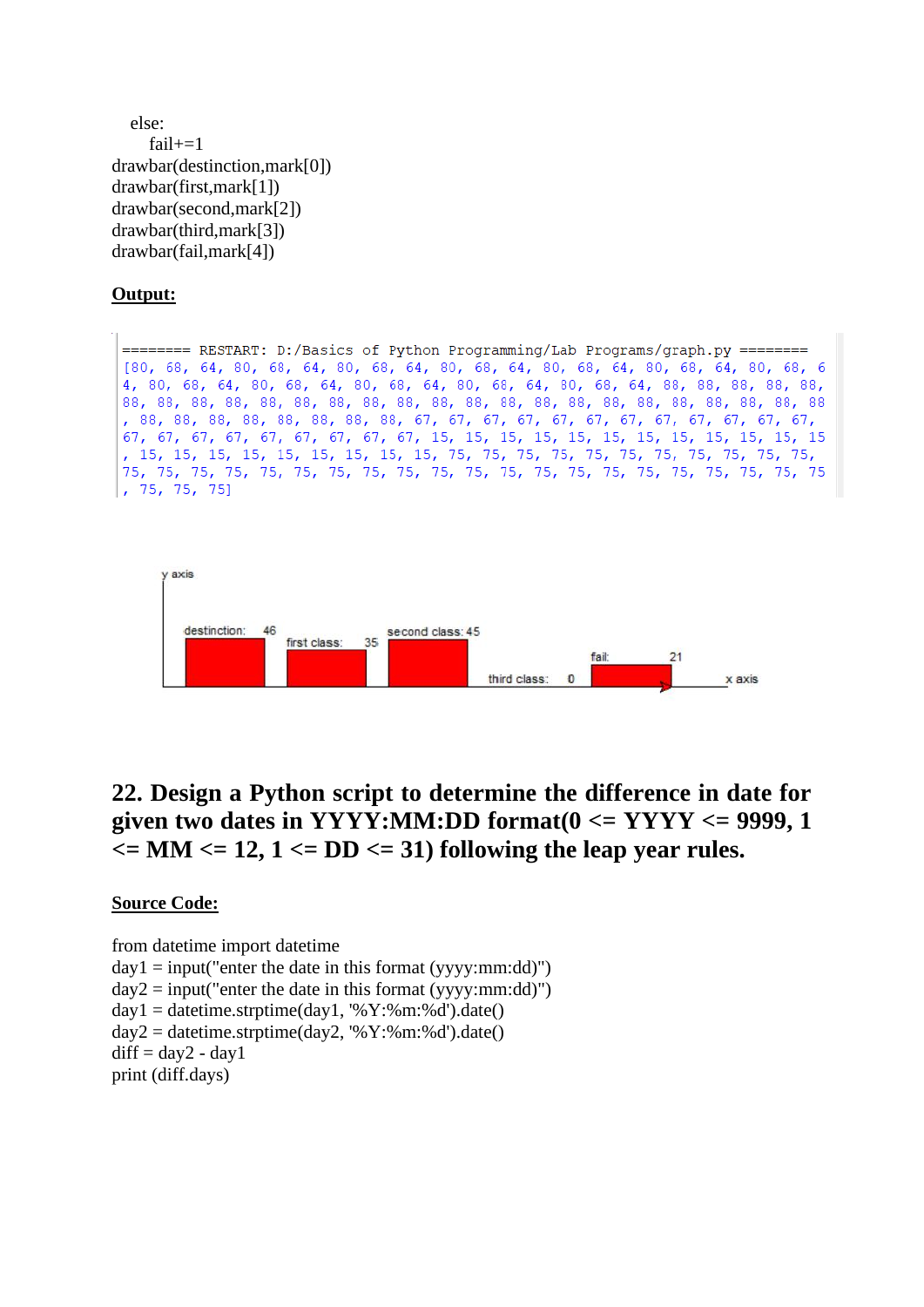In [8]: runfile('C:/Users/naray/.spyder-py3/temp.py', wdir='C:/Users/naray/.spyder-py3')

enter the date in this format (yyyy:mm:dd)2000:06:20

enter the date in this format (yyyy:mm:dd)2022:02:22 7917

# **23. Design a Python Script to determine the time difference between two given times in HH:MM:SS format.( 0 <= HH <= 23, 0**   $\epsilon = MM \le 59$ ,  $0 \le S \le 59$

#### **Source Code:**

```
def removecolons(s):
  if(len(s)=4):s=s[:1]+s[2:]if(len(s)=5): s=s[:2]+s[3:]
   return int(s)
def diff(s1,s2):
   time1=removecolons(s1)
   time2=removecolons(s2)
   hourdiff=time2//100-time1//100-1;
   minDiff=time2%100+(60-time1%100)
   if(minDiff>=60):
     hourdiff+=1
     minDiff=minDiff-60
   res=str(hourdiff)+':'+str(minDiff)
   return res
s1=input("enter the time in this format(HH:MM):")
s2=input("enter the time in this format(HH:MM):")
print(diff(s1,s2))
```